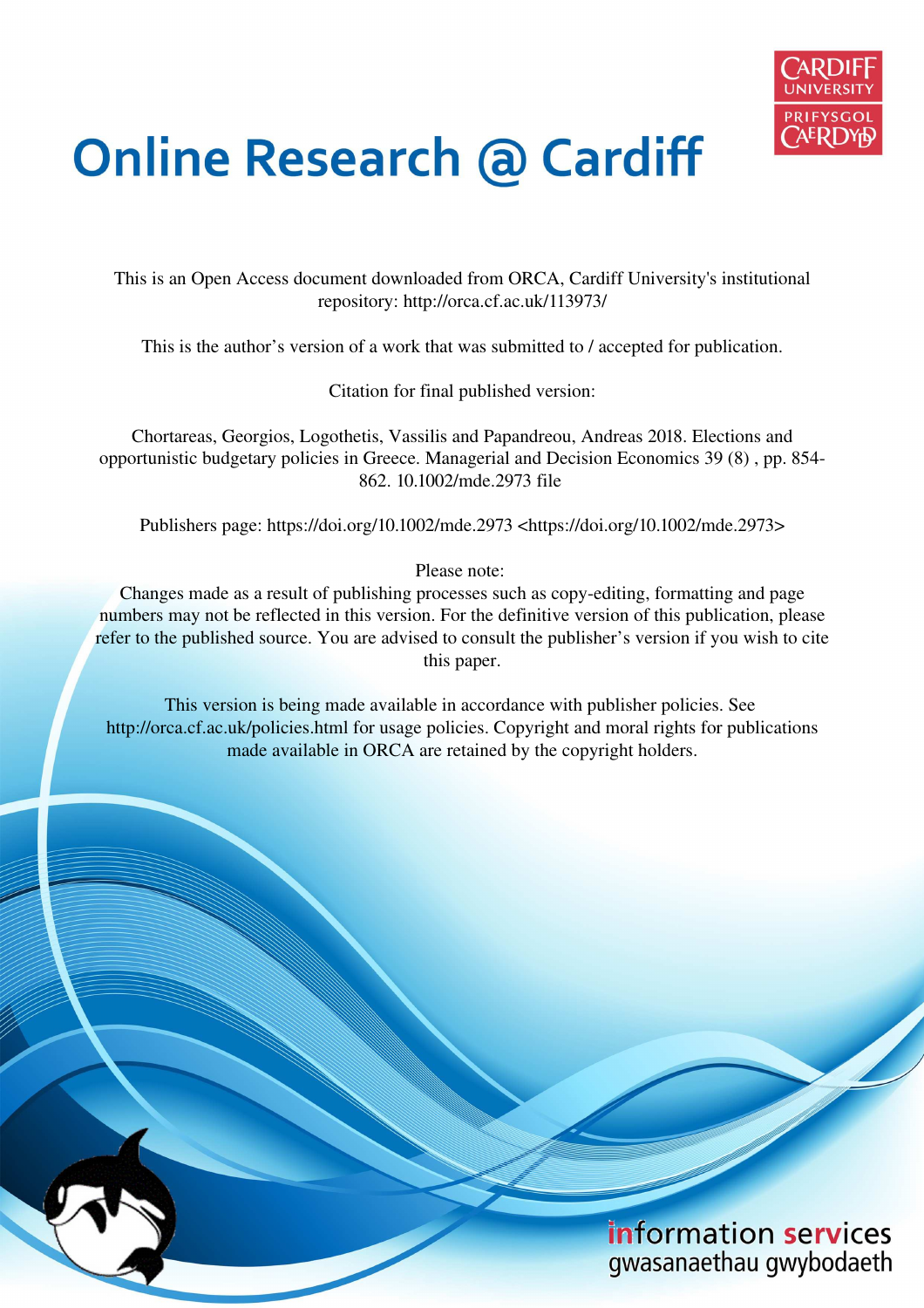# **Elections and Opportunistic Budgetary Policies in Greece**

Georgios Chortareas

*King's College London and National and Kapodistrian University of Athens* 

Vassilis E. Logothetis*\*\**

*Cardiff University* 

and

Andreas A. Papandreou*\*\*\**

*National and Kapodistrian University of Athens* 

#### **Abstract**

We consider the presence of electorally motivated cycles in Greece's fiscal policies from 1974 to 2011 and find strong evidence of pre-electoral manipulation. In the election years the government's primary balance deteriorates via increased expenditures. The political budget cycle appears subdued in the post-Maastricht treaty period, which implies tighter constraints on public finances. We demonstrate, however that the opportunistic manipulation of public finances lives on, albeit through a different channel. In particular, we produce evidence of electoral effects in the composition of expenditures, with the expenses for Compensation to Employees increasing during election years. Furthermore, our results show that snap elections affect expenses positively, while prolonged incumbencies affect negatively the government's primary balance and revenues. Finally, no evidence of partisan effects exists in Greece's fiscal policies.

**Keywords:** Political Budget Cycles, Greece, Elections

**JEL Classification:** D72, H6, C22

*<sup>\*</sup>* King's Business School, King's College London, Bush House, 30 Aldwych, London, WC2 B4BG,UK. Email: *Georgios.Choratreas@kcl.ac.uk.* Department of Economics, National and Kapodistrian University of Athens, 105 59, Athens, Greece. Email*: gchortar@econ.uoa.gr* 

*<sup>\*\*</sup>* Cardiff Business School, Cardiff University, CF10 3EU, Cardiff, UK. Email: *logothetisv@cardiff.ac.uk*

*<sup>\*\*\*</sup>* Department of Economics, *National and Kapodistrian University of Athens*, 105 59, Athens, Greece. Email: *aap@econ.uoa.gr*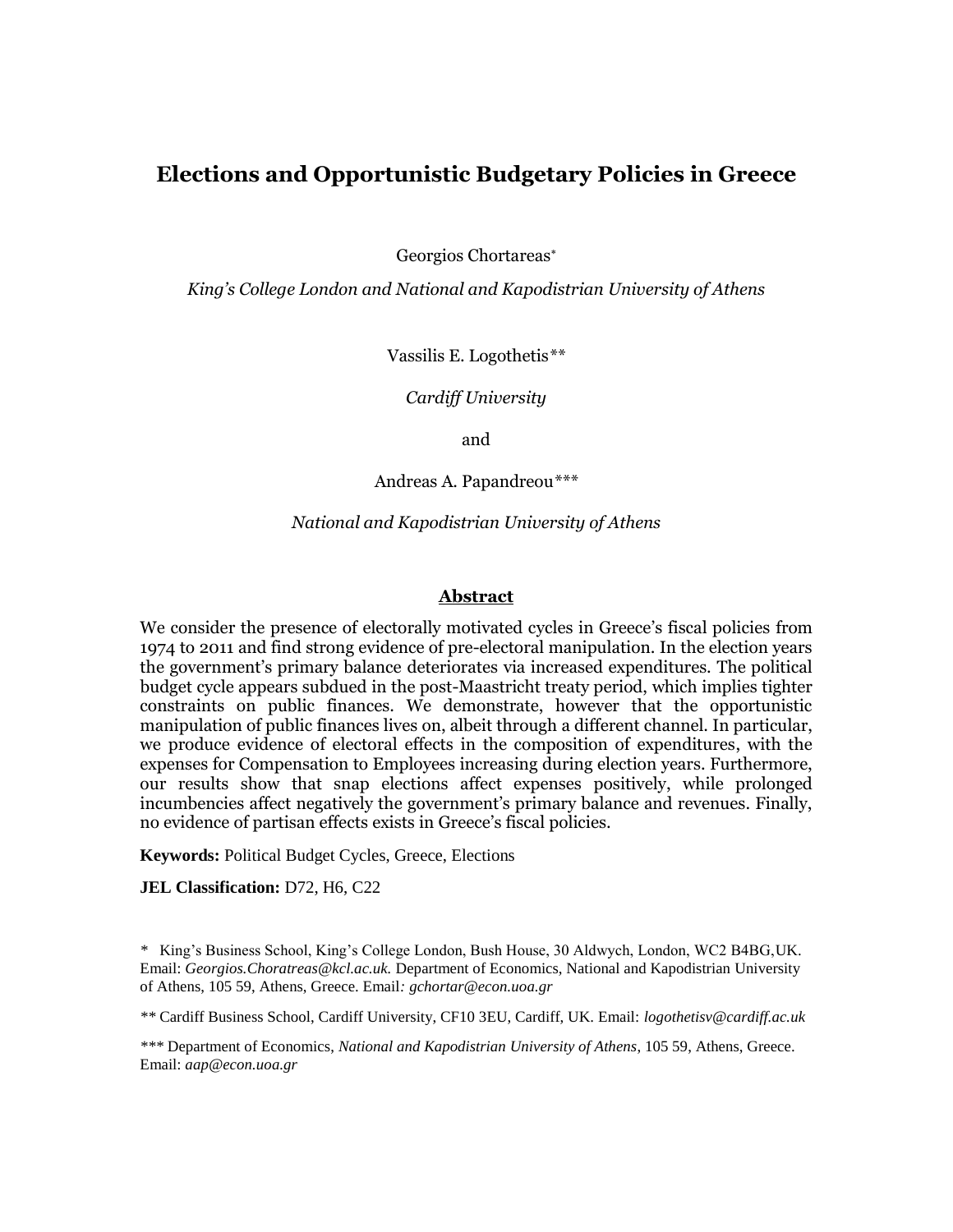#### **1 Introduction**

The crisis in Greece and the country's admission to the joint EU-IMF financial support program motivated a number of political economy analyses of the causes of Greece's failure. Along with the country's weak/inadequate institutions, the myopic, self-interested and opportunistically motivated ruling elites in Greece have often been identified as partly responsible for the country's current economic predicament. Clientelistic practices and rent-seeking activities that empower special interest groups at the expense of general economic well-being feature prominently as important contributing factors to the failures of the Greek economy. In this paper we study one aspect of these activities by focusing on the presence of opportunistically motivated cycles in Greece's fiscal policies. During the few decades before the crisis politicians faced only limited checks and balances and few restrictions in drawing up the budget and deciding over fiscal policies. This environment allowed incumbents to adopt opportunistic policies aiming to enhance their reelection prospects without being punished by the electorate for mismanaging public finances. We consider the electorally motivated budgetary decisions during two sub periods. The first is the full period from the restoration of democracy in Greece up until 2011 while the second starts after the Maastricht Treaty comes into effect in 1993, which introduced tougher restriction on the level of public deficit and debt. After the signing of the Maastricht Treaty and in the run up to the adoption of the euro, countries aspiring to join the Eurozone had to demonstrate compliance with the criteria set by the Maastricht Treaty and therefore policymakers enjoyed fewer degrees of freedom in pursuing discretionary policies. Our study advances the understanding of opportunistic fiscal policies in Greece in many ways. First, we extend the time range of the analysis. Second, we expand the analysis to the previously unexplored effect of elections on the composition of expenditures in order to investigate the presence of politically induced cycles beyond the most commonly studied areas of public revenues, expenses and government's primary balance. Third, we consider the implications of the Maastricht Treaty restrictions on budgetary policies which tighten the budget constraint of the countries that want to join the euro area. Finally, this is the first attempt to study the effect of snap elections, a common practice in Greece's politics, and the previously unexplored effect of prolonged incumbencies on public finances.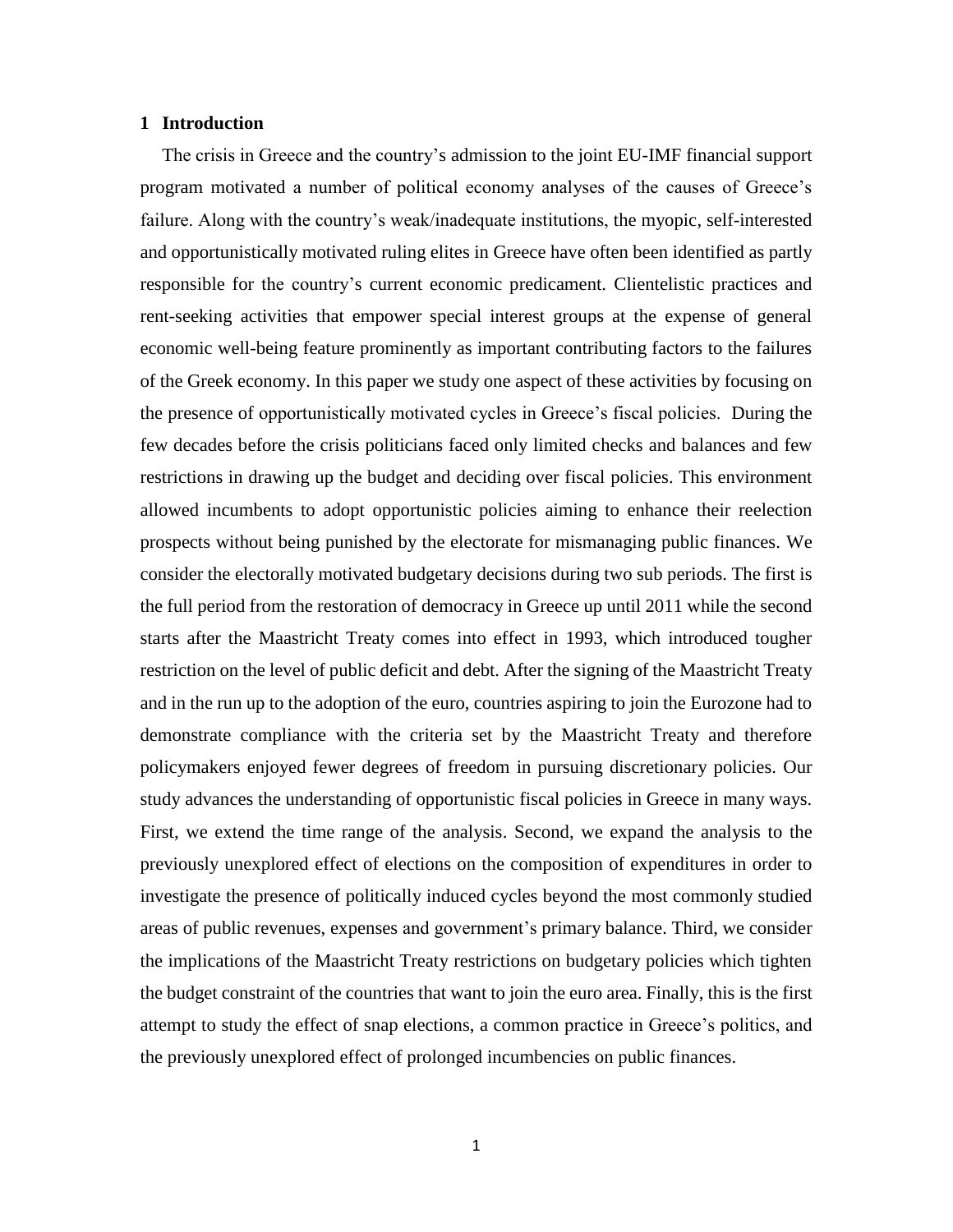We use data from various sources: IMF's Historical Public Debt Database (Abbas et al., 2010), IMF's Government Financial Statistics database (GFS) and the Hellenic Statistical Authority. We also use a number of political variables, collected by the authors.. Our results uncover strong evidence of electoral cycles from 1974 to 2011, which can largely be attributed to the subsample 1974-1993. Once the constraints of the Maastricht treaty kick in the electoral cycles in fiscal policies seem to disappear. A clear electoral effect exists, however, on the composition of expenditures. We also document that snap elections are associated with increased expenses and that prolonged incumbencies negatively affect the primary balance and revenues.

The rest of the paper is organized as follows. Section 2 briefly reviews the literature on political budget cycles focusing on previous analyses of Greece's political cycle. Section 3 describes the data and our estimation strategy. Section 4 presents the results of our analysis and Section 5 concludes.

#### **2 Literature Review**

l

#### **2.1 Political Budget Cycles**

Political business cycles refer to cyclical fluctuations in governments' policies that occur along the electoral cycle. The *economic voting* hypothesis, i.e., the effect that the state of the economy has on electoral support of the government, backed by numerous studies published over a large period of time<sup>1</sup>, provides opportunistic politicians with the motive to enhance voters' well-being before elections to boost their chances to get reelected.

Nordhaus (1975) was the first to provide a model of opportunistically motivated politicians who try to secure re-election by exploiting the short-term Phillips curve. His model was criticized for implying naïve and irrational voters that can be deceived perpetually, while empirical evidence failed to support his hypothesis.<sup>2</sup> Since then, as a

<sup>&</sup>lt;sup>1</sup> Early studies include among others Kramer (1971), Fair (1978), Madsen (1980) and Lewis-Beck (1988). Nannestad and Paldam (1994) review early evidence. More recent studies include among others Swank and Eisinga (1999), Feld and Kirchgässner (2000), Chappell and Veiga (2000) and Tucker (2001). For reviews of the evidence see Chortareas (1999) and Lewis-Beck and Stegmaier (2013).

 $<sup>2</sup>$  Alesina et al. (1997) conclude that there is no evidence of pre-electoral increase in economic activity in the</sup> US at it is also the case in other countries (see Lewis-Beck, 1988; Paldam, 1979). With regard to higher post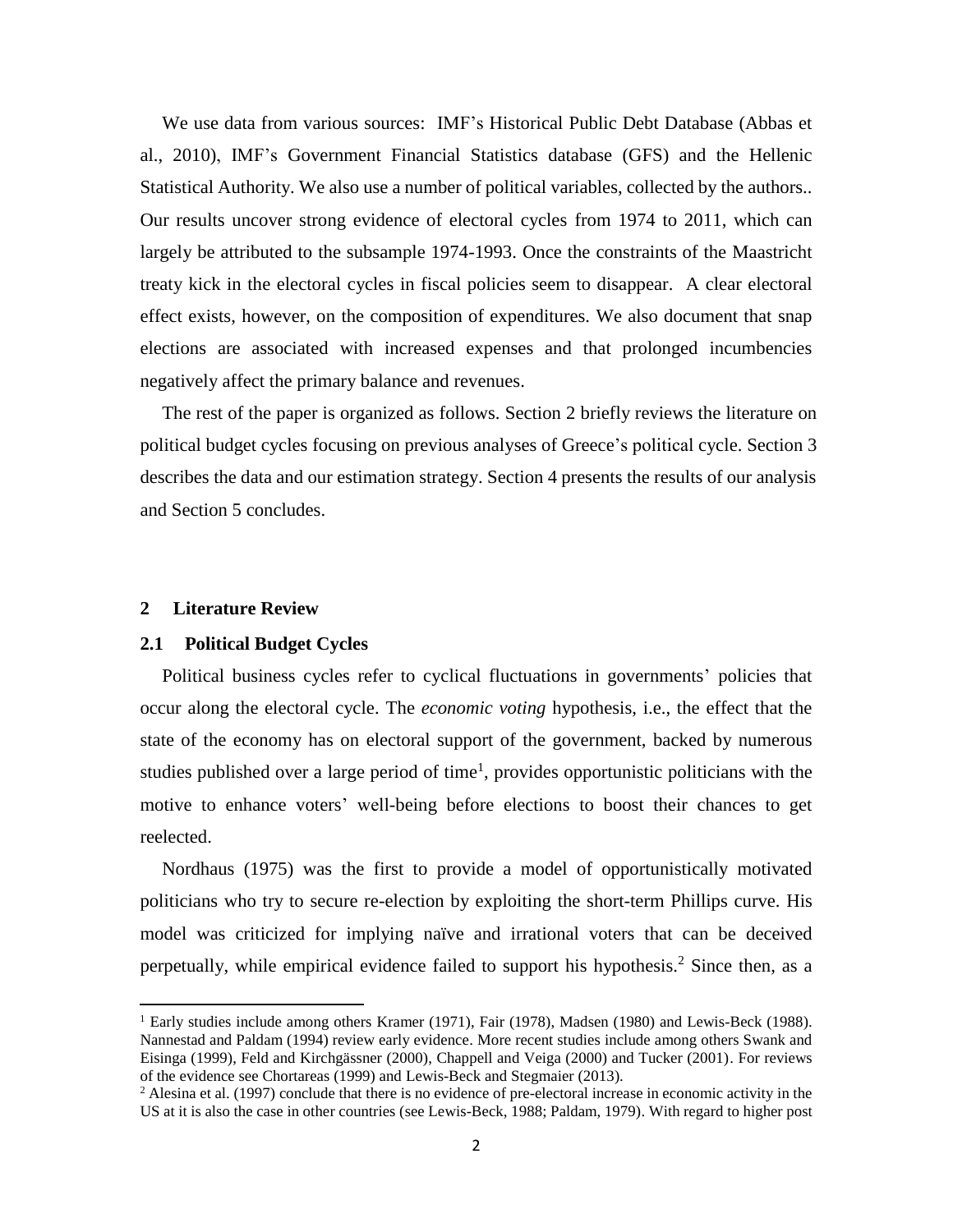recent literature survey indicates, more than 540 articles and books on political business cycles have been publish over that period (Dubois, 2016).

The view that politicians have the incentive to adopt more targetable policies prior to election has shifted attention to fiscal policy manipulation i.e. *political budget cycles*, with Rogoff and Sibert (1988) being among the first to present a model of rational voter behavior, where candidates have the incentive to signal their 'competency' by engaging in expansionary fiscal policy before elections. Extensive and robust empirical findings indicate that politicians manipulate fiscal policies before elections and suggest the occurrence of political budget cycles across developed and developing economies.

Tufte (1978) was among the first to provide evidence of electoral cycles focusing on direct transfers, while Frey and Schneider (1978a, 1978b) show increases in government expenditures prior to elections in both the US and the UK. Krueger and Turan (1993) find pre electoral fiscal manipulation in Turkey and Gonzalez (2002) identifies the presence of political business cycles in Mexico. Studies at the multi-country level include Ames (1987), who provides evidence of political cycles in government expenditures for 17 Latin American countries, Block (2002), who reveals pre-electoral expansionary fiscal policy in 44 sub-Saharan African countries and Schuknecht (1996), who provides similar results for 35 developing countries.

Recent evidence identifies the importance of several factors in conditioning the occurrence and size of PBCs at the national level. For instance, Shi and Svensson (2006) consider the level of economic development and document that PBCs occur both in developed and developing countries but their magnitude is larger in the latter. Persson and Tabellini (2003) argue that constitutional features like the electoral system and the form of government are important in explaining variation in PBCs across countries. Brender and Drazen (2005) attribute the occurrence of PBCs to the age of democracy and elections held in newly established democracies, where voters have relatively limited experience with democratic processes. Contrary to this view, Alt and Lassen (2006), focus on transparency and argue that PBCs can also emerge in old established democracies when budget institutions operate in an opaque environment. The effectiveness of checks and balances

 $\overline{a}$ 

electoral inflation, Alesina et al. (1997) find such evidence across OECD countries and the U.S. but for the latter only for the elections held before 1979.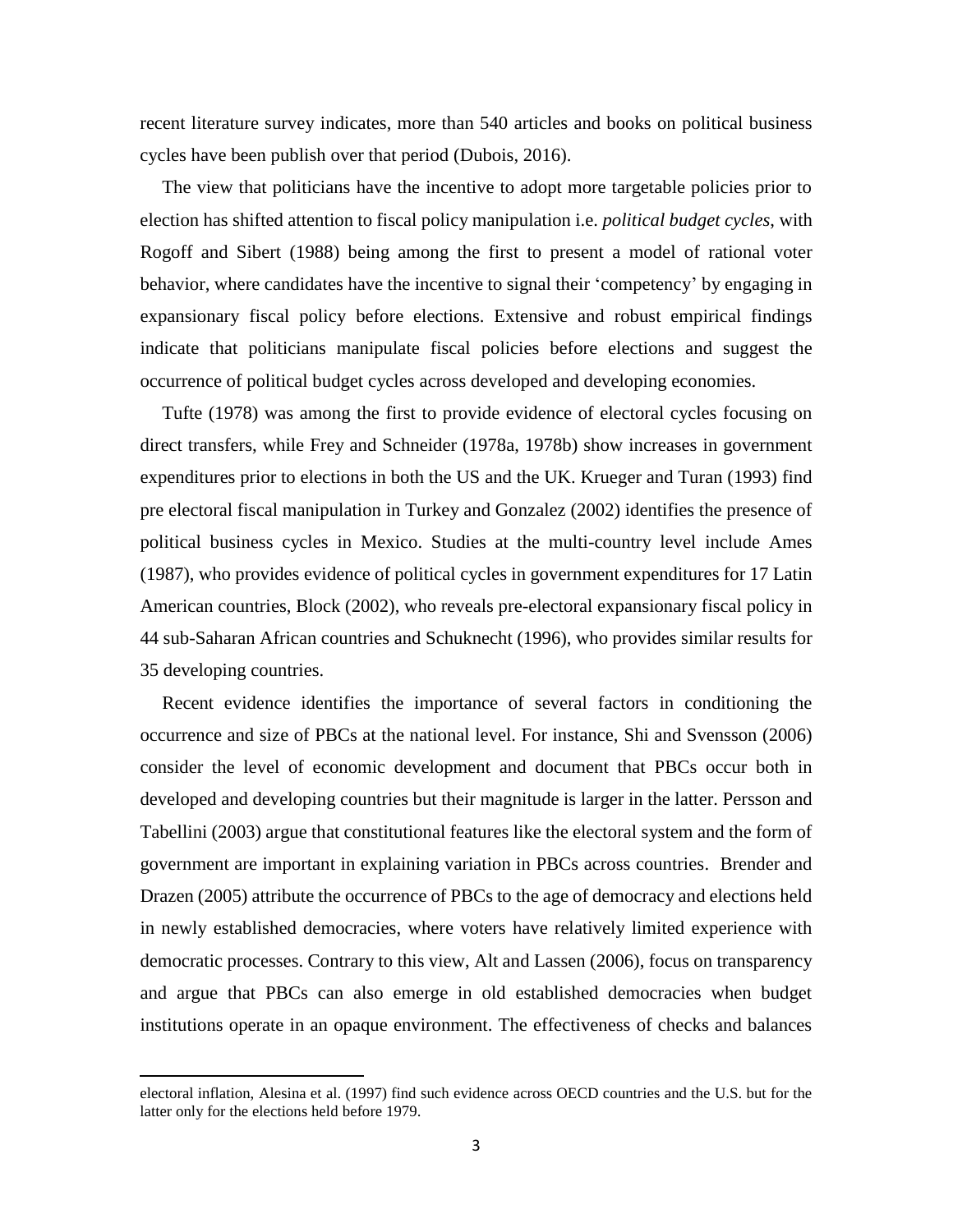(Streb et al., 2009) and the stringency of fiscal rules (Rose, 2006) are also significant in explaining the presence of opportunistic fiscal cycles. Klomp and De Haan (2013) reexamine the literature on PBCs and provide supportive evidence regarding their occurrence, which is found to be conditional on various political and institutional features like the ones already mentioned. $3$ 

Opportunistically induced cycles tend to be of greater magnitude in developing countries and new democracies, while in old democracies larger deficits occurring during the election year have a negative impact on the possibility of reelection. Brender and Drazen (2008) shifted research on PBCs towards subnational governments, effects on the composition of expenditures and on other policy instruments like public employment.

A number of studies reveal the presence of political budget cycles in local governments (e.g., Veiga and Veiga,2007; Sakurai and Menezes-Filho, 2011, Sjahrir et al., 2013), while other research focuses on the composition of expenditures. For example, Drazen and Eslava (2010) consider cycles in Colombian municipalities and show shifts in the preelectoral composition of local government expenditures towards visible expenses such as infrastructure spending, while at the same time other less visible types of expenses like interest payments contract. Katsimi and Sarantides (2012) also suggest that elections affect the composition of fiscal policy in both developed and established democracies, documenting shifts towards current expenditures at the cost of capital investment for 19 OECD economies.

## **2.2 Political Cycles in Greece**

 $\overline{a}$ 

A number of studies investigate aspects of the political-economic nexus in Greece, while some of them explicitly focus on the effect of elections on incumbents' policies. Alogoskoufis and Philippopoulos (1992) study the interaction between inflation, unemployment, the exchange rate regime, and political parties in Greece from 1958 to 1989, and suggest that under floating exchange rates left-wing administrations in Greece were associated with higher on average inflation rate, albeit without any negative effect on unemployment. Yet, when Alogoskoufis et al. (1998) take into account structural equations

<sup>&</sup>lt;sup>3</sup> For a review of the relevant literature see Drazen (2000), Franzese and Jusko (2006), and De Haan and Klomp (2013).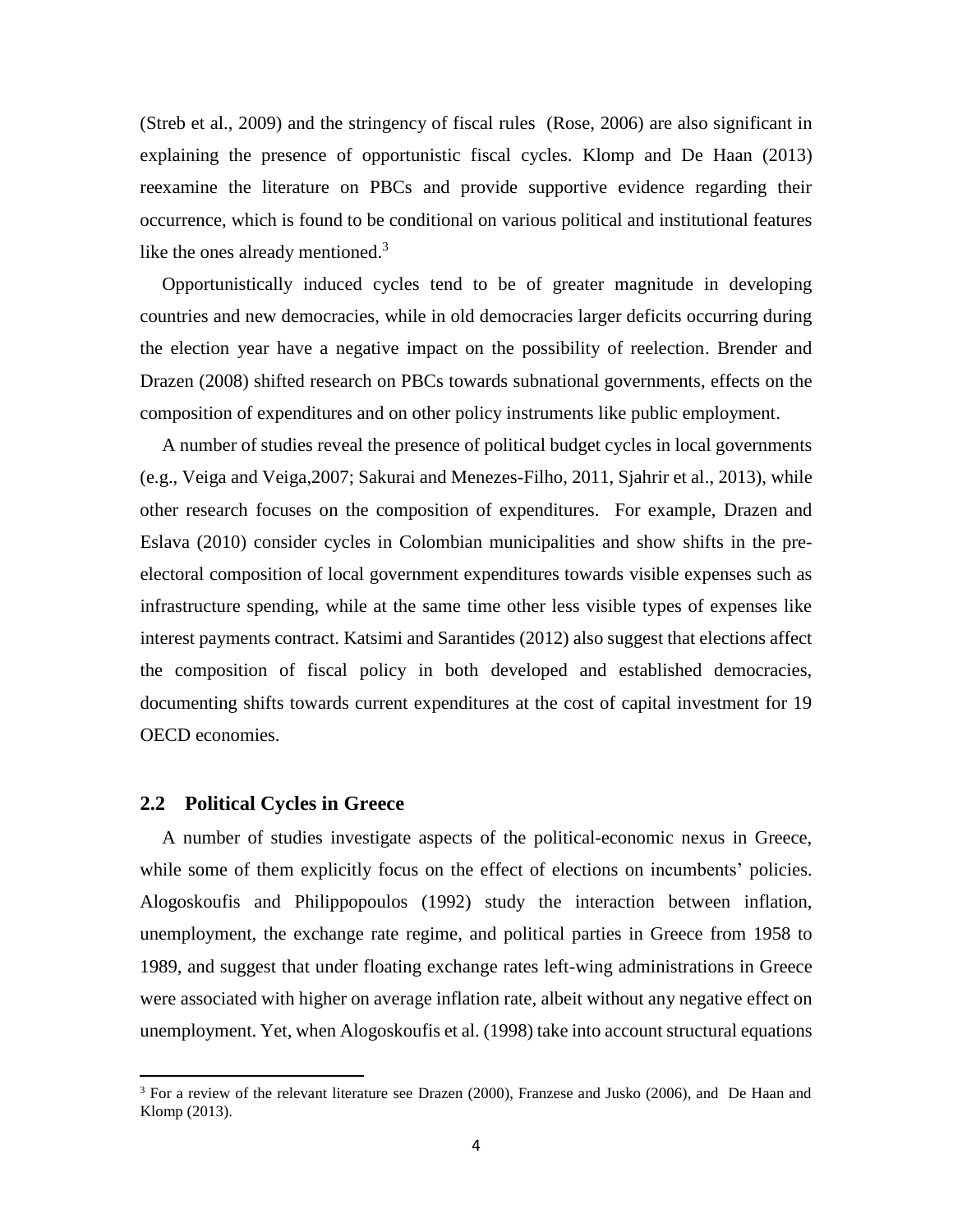for wage inflation, price inflation and unemployment, their results show that there are no partisan differences in inflation; a finding that also explains the aforementioned absence of partisan cycles in unemployment. Bratsiotis (2000) argues that the Single European Act signed in 1986 had an important effect on partisan inflation cycles in Greece, with leftwing governments in Greece, being associated with higher levels of inflation before the act but not afterwards as a more anti-inflationary stance was adopted.

Studies on the presence of partisan and electoral effects in Greece do not only focus on inflation and unemployment but also on other policy instruments. For instance Andrikopoulos et al. (1998) use cointegration analysis and find evidence supporting the presence of electoral cycles in economic outcomes as well as some electoral and partisan effects on policy instruments. Laopodis et al. (2016) also report on the effects of Greece's politics on the economy and argue that the two main political parties that have been alternating in power are associated with increased budget deficits. The authors use an unrestricted VAR model for the period 1970–2014 to test the impact of each of the two main parties on the budget deficit-to-GDP ratio during election and non-election years controlling for the role of tax evasion. Similarly, Lockwood et al. (2001) use annual data from 1960 to 1997 and provide evidence that pre-election years are associated with rising expenditures and falling taxes, an effect that becomes weaker in the post Maastricht period, namely after 1993. Their evidence also suggests that between 1974 and 1992 no partisan differences are to be found in Greece regarding the fiscal policies adopted by the Socialist and Conservative governments.

Another set of studies shift the focus of electoral effects beyond fiscal policy instruments and economic outcomes. For example, Siokis and Kapopoulos (2007) provide evidence on the presence of partisan and electoral effects in the Athens Stock Exchange from 1988 to 2004 with volatility increasing more in the period before elections and during right wing incumbencies. Skouras and Christodoulakis (2014) explore the role of electoral effects on misgovernance in Greece. More specifically they investigate how elections affect two different aspects of state administrative responsibilities, that of controlling wildfires and fighting tax evasion. They show that around elections both wildfires and tax evasion increase. They attribute this to electoral campaigning that negatively affects governing, and to the relaxing of law enforcement that may benefit specific segments of the electorate and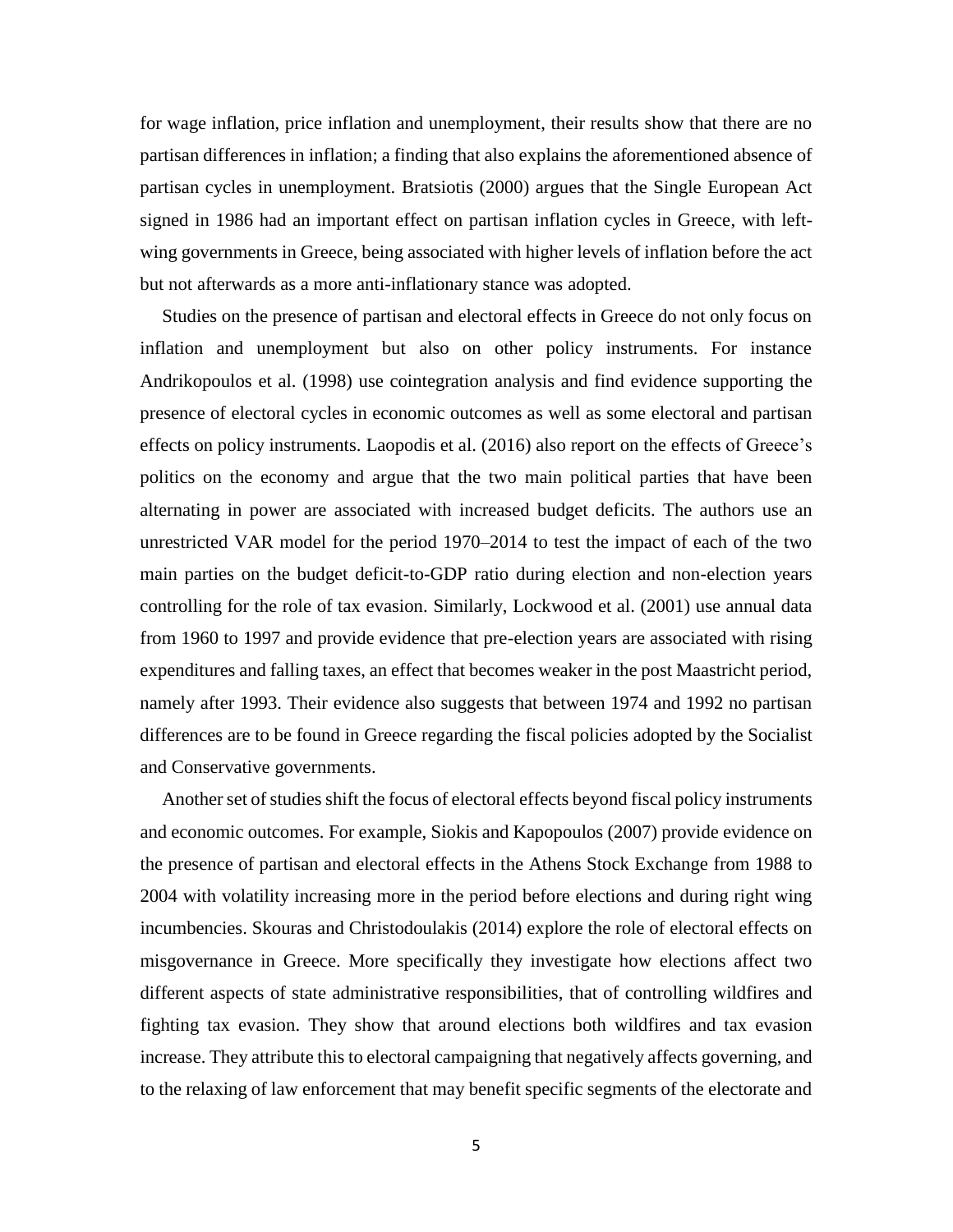interest groups. In addition, they show that elections affect certain subcategories of tax revenues documenting the presence of adverse electoral effects on revenues from transaction taxes.

Chortareas et al. (2016a) study the presence of political budget cycles in Greece's municipalities. They produce evidence of pre-electoral manipulation through increased expenditures and excessive borrowing that occurs irrespective of whether a mayor is running for re-election or is aligned with the central government. Cycles at the municipal level are present in the post-Maastricht period with increased expenditures and election year opportunistic excesses positively affecting incumbents' re-election prospects. Chortareas et al. (2016b) consider the composition of employment in terms of employment relationship and find evidence of pre-electoral manipulation in municipal employment. Their evidence shows that increases in the number of municipal employees during election years can be attributed to increases in contract employees.

#### **3 Data and Estimation Strategy**

#### **3.1 Data**

Our annual data on the Greek government's *revenues*, *expenditures* and its *primary balance* were obtained from IMF's historical debt database (Abbas et al.; 2010). The time span of our investigation ranges from 1974, the year during which democracy was restored in Greece, up to 2011, the last year for which data are available in the database. During the time dimension of our investigation 13 elections were held in years 1974, 1977, 1981, 1985, twice in 1989, 1990, 1993, 1996, 2000, 2004, 2007 and 2009. The data we use on the composition of expenditures come from IMF's Government Financial Statistics database and cover five subcategories namely the *compensation of employees,* expenses on the *use of goods and services, interest expenses, subsidies* and *social benefits,* with data being available from 1995 and onwards. Data on the population structure and unemployment come for the Hellenic Statistical Authority (HSA). The political variables used were collected by the authors. Descriptive Statistics of the variables used are presented in Appendix A, Table A.1.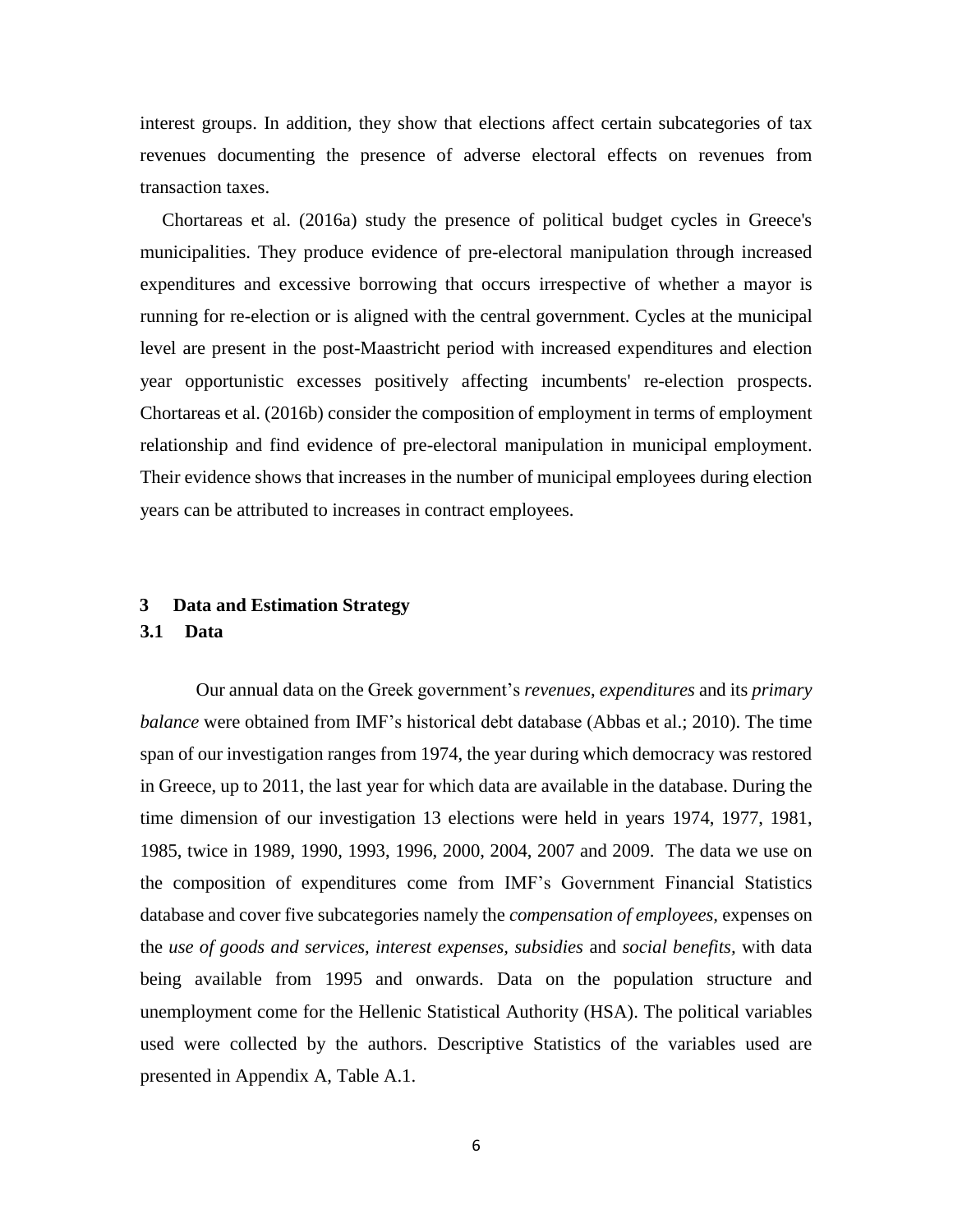#### **3.2 Estimation**

We estimate a model that uses a typical political budget cycle specification of the form:

$$
y_{jt} = \alpha + \beta y_{jt-1} + \gamma \text{Elections}_{it} + \delta X_{kt} + u_{jt} \tag{1}
$$

where the dependent variable  $y_{jt}$  denotes each one of the *j* fiscal variables used,  $y_{jt-1}$  is the lag of the dependent variable used to capture persistence in the fiscal variables,  $X_{kt}$  is a vector of k control variables, and *Elections<sub>it</sub>* is a dummy variable capturing the electoral effect. The dummy variable takes the value of one in election years and zero otherwise. The term  $u_{it}$  represents the *i.i.d.* error term. The vector  $X_{kt}$  includes economic, demographic and political explanatory variables. The economic variables include Greece's unemployment rate and real GDP's growth rate. The demographic variables are the percentages of the population under 15 years old and over 65 years old (%Pop<15, %Pop>65), which can capture the effects of population structure. The political variable, aiming to capture partisan effects, is a variable that takes the value of -1 during the years where the incumbent was of left-wing political orientation, the value of 0 if the incumbent did not belong to either left or right wing party or in case of coalition governments, and the value of 1 if the incumbent was of right-wing political orientation. A set of unit-root tests suggest that most of the fiscal variables used contain a unit root so we first difference our data to avoid misleading inference. Political and demographic variables enter our estimation in levels.<sup>4</sup>

#### **4 Results**

l

#### **4.1 Baseline Evidence**

Table 1 presents our baseline results. Columns (1) to (3) shows results from estimating Eq. (1) when we do not include a linear time trend in our specification, while Columns (4)

<sup>4</sup> Detailed results are available from the authors upon request.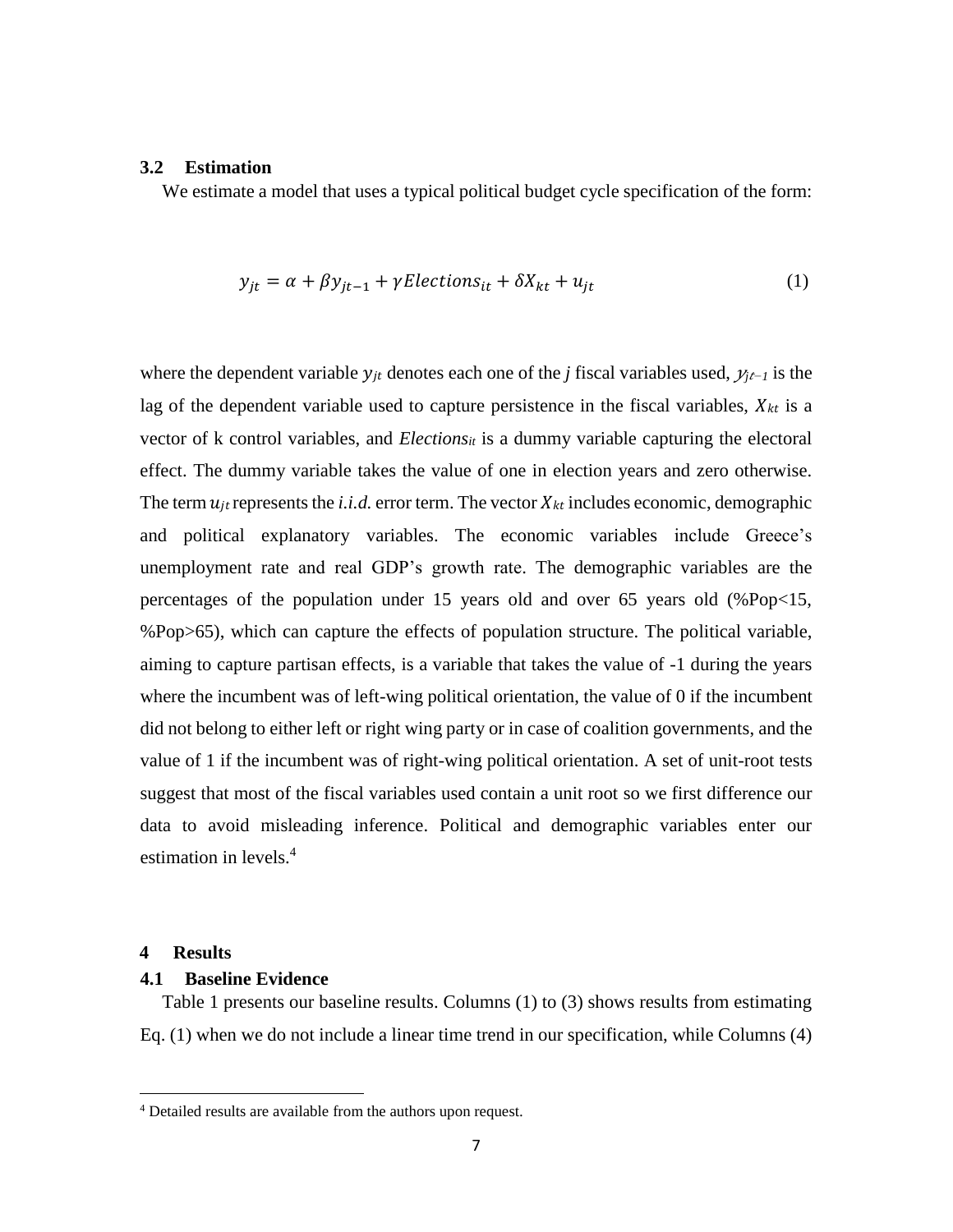to (6) shows results when we do. Our evidence suggests that Political Budget Cycles are to be found in Greece's finances with our results being similar both with and without a linear time trend. The results also show the effect of parliamentary elections on fiscal policies adopted. More specifically, from 1974 to 2011, elections had a negative effect on government's primary balance [Columns (1) and (4)]. Results in Columns (3) and (6) indicate that this can be attributed to increased expenses that occur during election years. The respective coefficient of the *Elections* dummy is significant at the 5% significance level when *primary balance* is the dependent variable (whether we include a linear time trend or not), while when we use *government expenses* as the dependent variables the coefficient is significant at the 1% significance level when we do not include a linear time trend and at the 5% level when we do. Our results suggest that during election years the annual change in government's primary balance (as a % of GDP) deteriorates by 2.098, while the annual change in government's expenses (as a % of GDP) increase by 1.746 (both figures correspond to the case when a linear time trend is included in our specification). With respect to the other variables used, evidence shows the absence of partisan effects on Greece's fiscal policies. This finding is similar to the one that Lockwood et al. (2001) provide, where they document that no differences in effects on fiscal policies can be found between right-wing and left-wing governments in Greece. Moreover, our results demonstrate that the population structure affects fiscal policies. Specifically, higher percentages of the population above 65 years old and below 14 years old negatively affect the primary balance via a negative effect on revenues and a positive effect on expenses.

### < INSERT TABLE 1 ABOUT HERE >

As Brender and Drazen (2005) document the importance of the "new democracy" effect in the emergence of Political Budget Cycles we test if opportunistic cycles in Greece disappear with the maturing of democratic institutions. Following Brender and Drazen (2005) who consider the first four elections after a country has acquired democratic institutions to be the ones corresponding to the "*new democracy*" status, we restrict our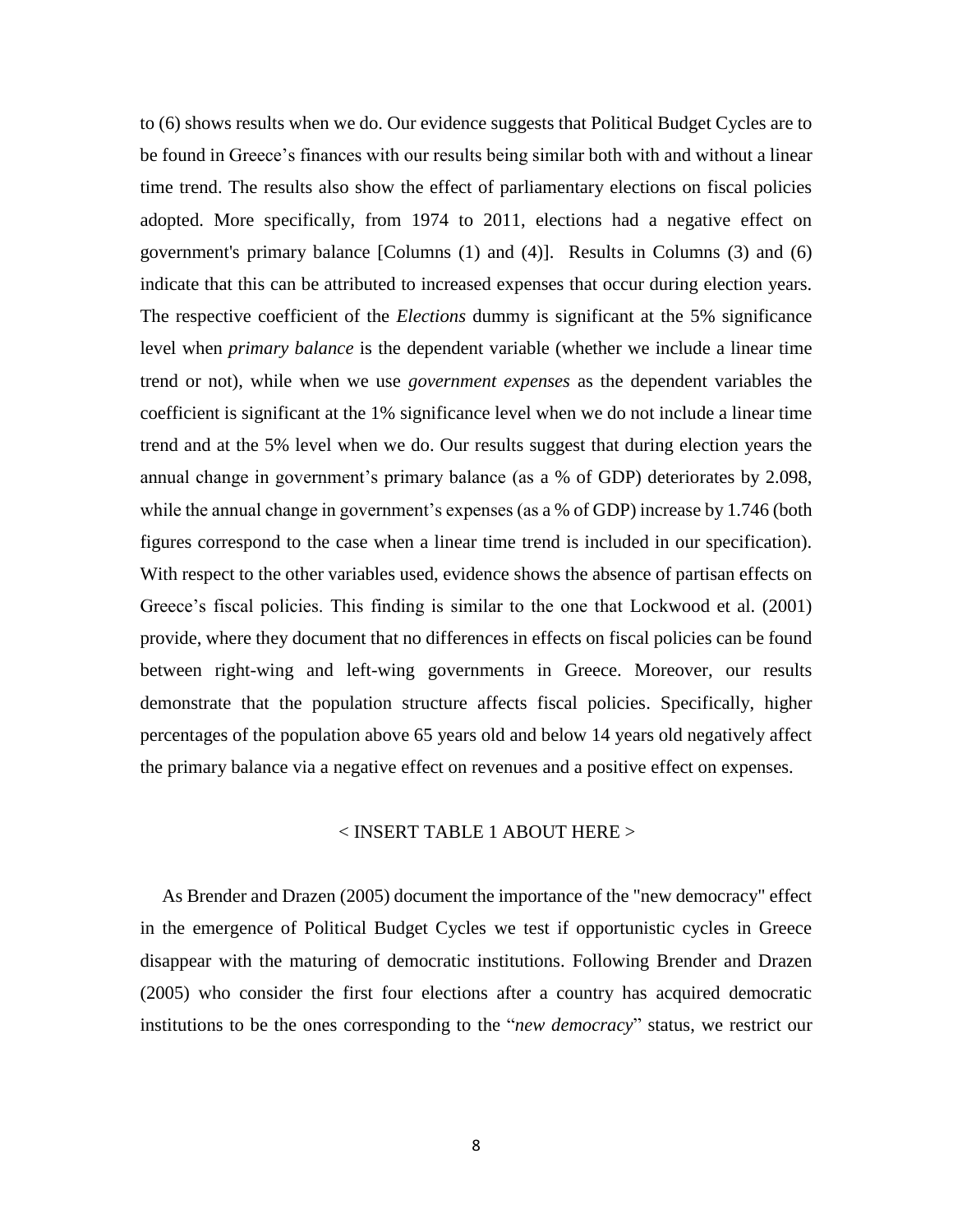sample to the years after 1985 to capture the "mature democracy" period.<sup>5</sup> Contrary to the evidence provided by these authors that Political Budget Cycles cease in mature democracies we show that they are present in Greece in both its mature and immature phases. Table 2, Columns (1) to (3) suggest that opportunistic politics remain present throughout as the effect of elections in the years after 1985 and up until 2011 is similar to our baseline findings, i.e., a deterioration in the primary balance due to increases in expenditures. Once again, partisan effects are absent as the coefficient of the *partisan*  variable is not statistically significant.

With regards to the presence of *Political Budget Cycles* it is only after the Maastricht treaty is implemented that electoral effects disappear. Table 2, Columns (4) to (6), presents estimation results when we restrict our sample to the post-1993 period. Evidence shows that there are no electoral effects as the coefficient of the *Elections* dummy is not significant for any of the fiscal variables used. This finding corroborates similar results in other studies that also suggest the absence of electoral effects after the coming into force of the Maastricht treaty and during the run-up to the EMU (see for example Lockwood et al., 2001).

#### < INSERT TABLE 2 ABOUT HERE >

Yet, as *Political Budget Cycles* tend to emerge where we can't see them (Alt and Lassen, 2005), a number of studies focus on the effect of elections on the composition of expenditures and not just on their overall level.<sup>6</sup> Table 3 presents our results when we consider the composition of expenditures in Greece. Since data are available only after 1995, we cover the years after the implementing of the Maastricht treaty and up until 2011, a period where no electoral effects are to be found in government expenses as we documented before. We retain our analysis at the level of general government expenses for compatibility with the data from IMF's Historical Debt Database (Abbas et al., 2010) used before. Results in columns (1) to (5) document that elections positively affect the

 $\overline{a}$ 

<sup>&</sup>lt;sup>5</sup> In 1985 the fourth election after the restoration of democracy was held with elections in 1974, 1977 and 1981 being the previous three ones.

<sup>&</sup>lt;sup>6</sup> Brender and Drazen (2008) argues that in advanced democracies fiscal imprudence before elections negatively affects an incumbent's re-election prospects as deficit adverse voters punish opportunistic politics.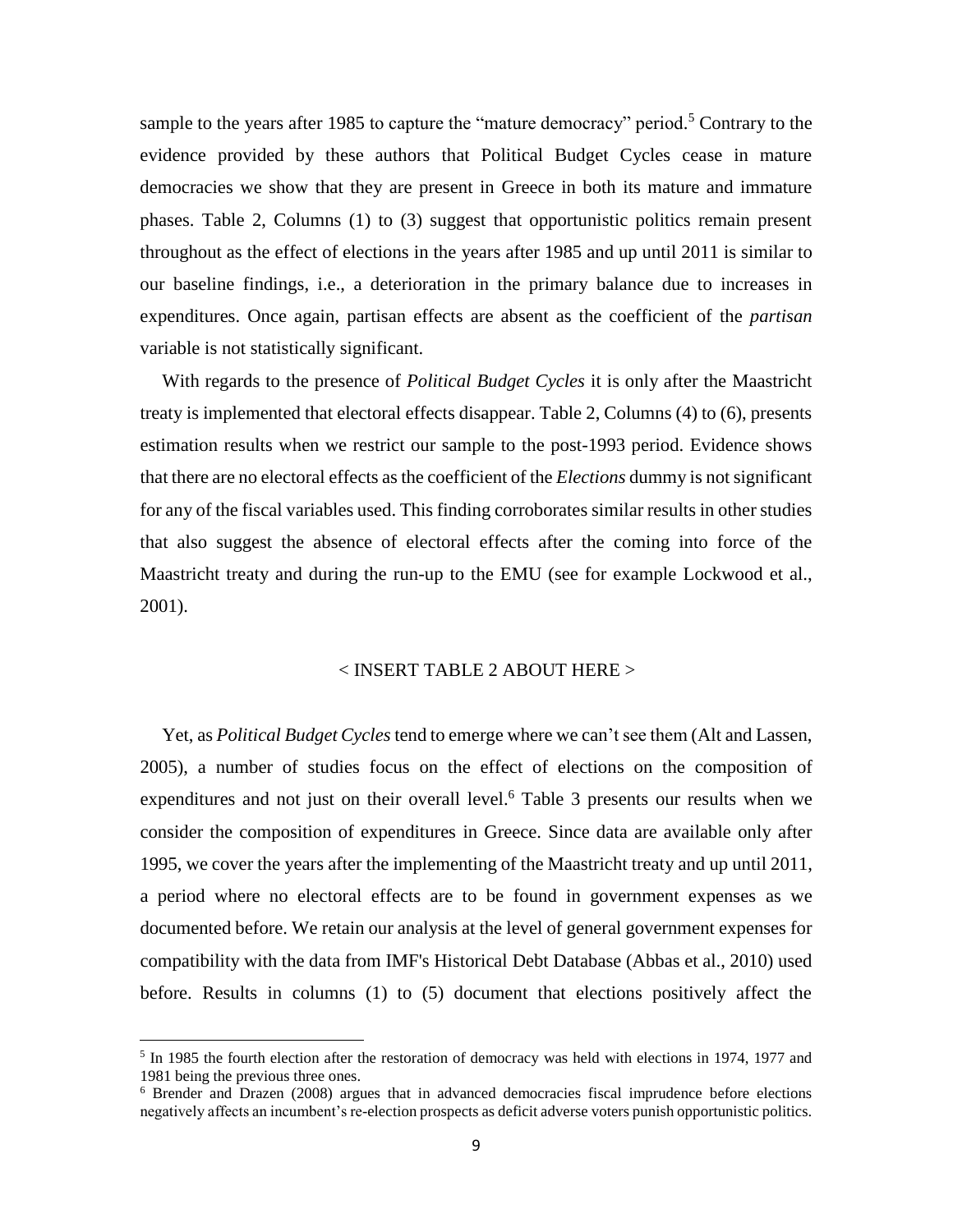*Compensation to Employees* subcategory of expenditures as the respective coefficient is statistically significant at the 5% level. This finding corroborates the empirical findings in Chortareas et al. (2016b) that document pre-electoral increases in municipal employment.

#### < INSERT TABLE 3 ABOUT HERE >

#### **4.2 Extensions and Further Evidence**

 $\overline{a}$ 

We first examine how the year before elections affects fiscal policy. For this we introduce a *Years Before Elections* dummy that takes the value of one in the year before elections and zero otherwise. Evidence presented in Table 4, Columns (1) to (3), shows that the deterioration in government's primary balance starts in the year prior to elections as the coefficient of the dummy is negative and statistically significant at the 10% level. Nevertheless, this deterioration is not due to increased expenses but due to a negative effect on the revenue side. The coefficients of the *Elections* dummy remain qualitatively the same as in our baseline specification. This is also the case with the rest of the variables.

Since numerous elections in Greece from 1974 to 2011 were held before the end of the constitutionally mandated government term (4 years) we test the effect of snap elections on government policies. For this we substitute our *Elections* dummy with a *SnapElections*  dummy variable that takes the value of one in the years where snap elections were held and zero otherwise.<sup>7</sup> Our results presented in Table 4, Columns (4) to (6), indicate that snap elections are associated with increased expenses as the respective coefficient has a positive sign and is statistically significant at the 10% level.

Finally, we test the effect of prolonged incumbencies on fiscal policies. We introduce a *YearsinOffice* variable that counts the number of years a party has been in office. Evidence presented in Table 4, columns (7) to (9), suggest that prolonged incumbencies have a negative effect on the primary balance and revenues as the respective coefficients are both negative and statistically significant at the 5% level.

<sup>&</sup>lt;sup>7</sup> We code as snap elections the elections that occurred in any year before the one corresponding to the final (fourth) of a government's term.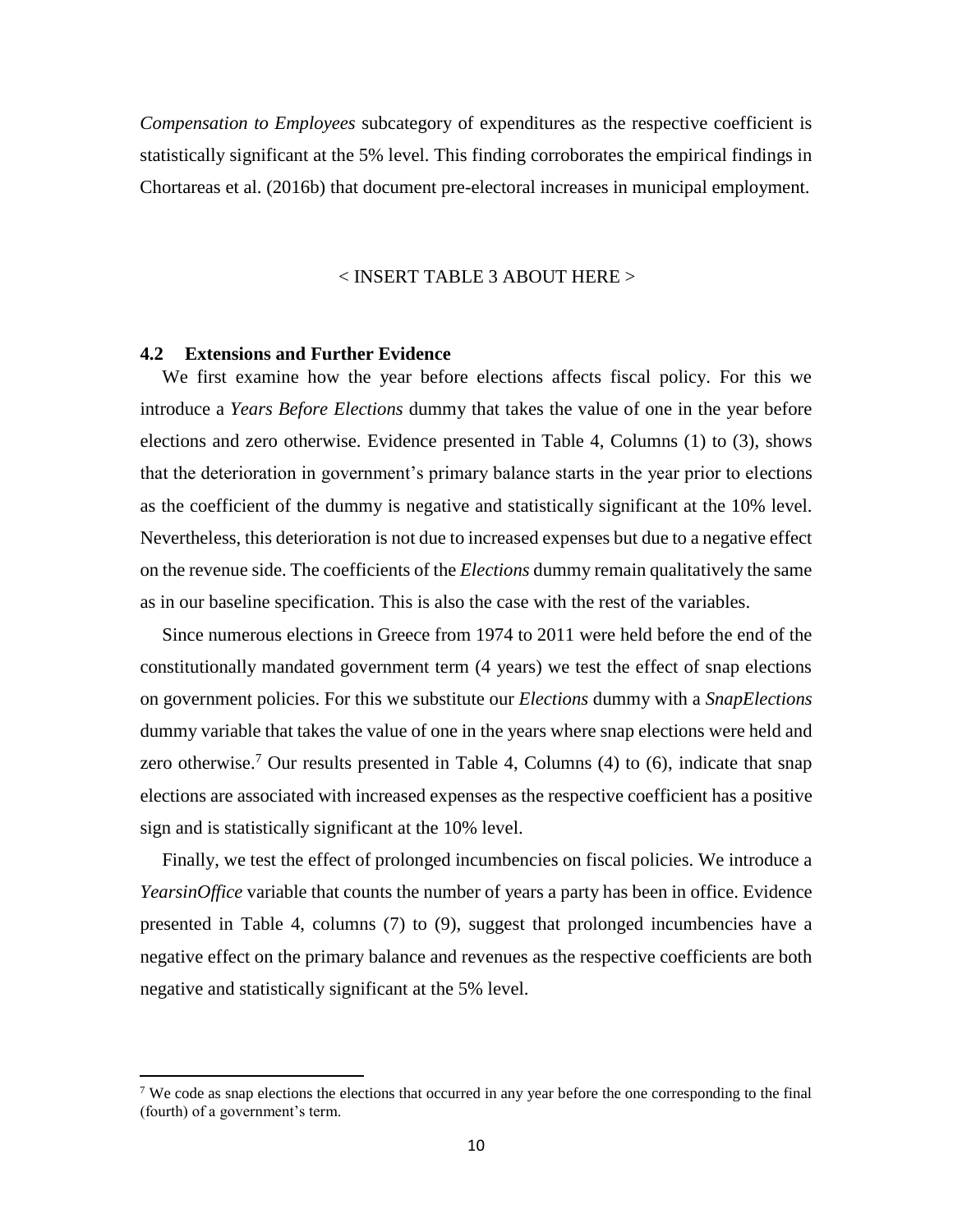#### < INSERT TABLE 4 ABOUT HERE >

#### **5 Conclusion**

This paper considers the presence of *political budget cycles* in Greece as a manifestation of clientelistic and rent seeking practices. We study the years from the restoration of democracy up until 2011 and focus on the general government's primary balance, expenses and revenues. For the years after 1995, where data are available, we also study how elections affect the composition of expenditures. Moreover, we investigate how snap elections and prolonged incumbencies affect public finances. Our results provide evidence on the existence of politically induced cycles in Greece's public finance and verify previous studies that document the absence of such effects in the aftermath of the Maastricht treaty. Yet, in contract to a popular and casual interpretation, our results suggest that the opportunistically induced cycles did not vanish after 1993. Instead they manifest themselves in different and more subtle ways, and in particular in the composition of expenditures. More specifically, our results document the presence of electoral effect in the *Compensation to Employees* subcategory of expenses. Our evidence also suggests that snap elections are associated with a deterioration in public finances as they positively affect expenses. Prolonged incumbencies are found to negatively affect the primary balance and revenues; a finding that suggests a more relaxed attitude on behalf of the incumbents with respect to public finances. We show the absence of partisan effects. Politicians in Greece are found to be opportunistically motivated and have remained so even in the presence of strict rules with regard to fiscal policies as those ushered in after 1993. The emergence of political cycles in the composition of expenditures suggest that more profound checks and balances should be put into force to deter the well-established and long standing opportunistic behavior adopted by incumbents before elections.

#### **References**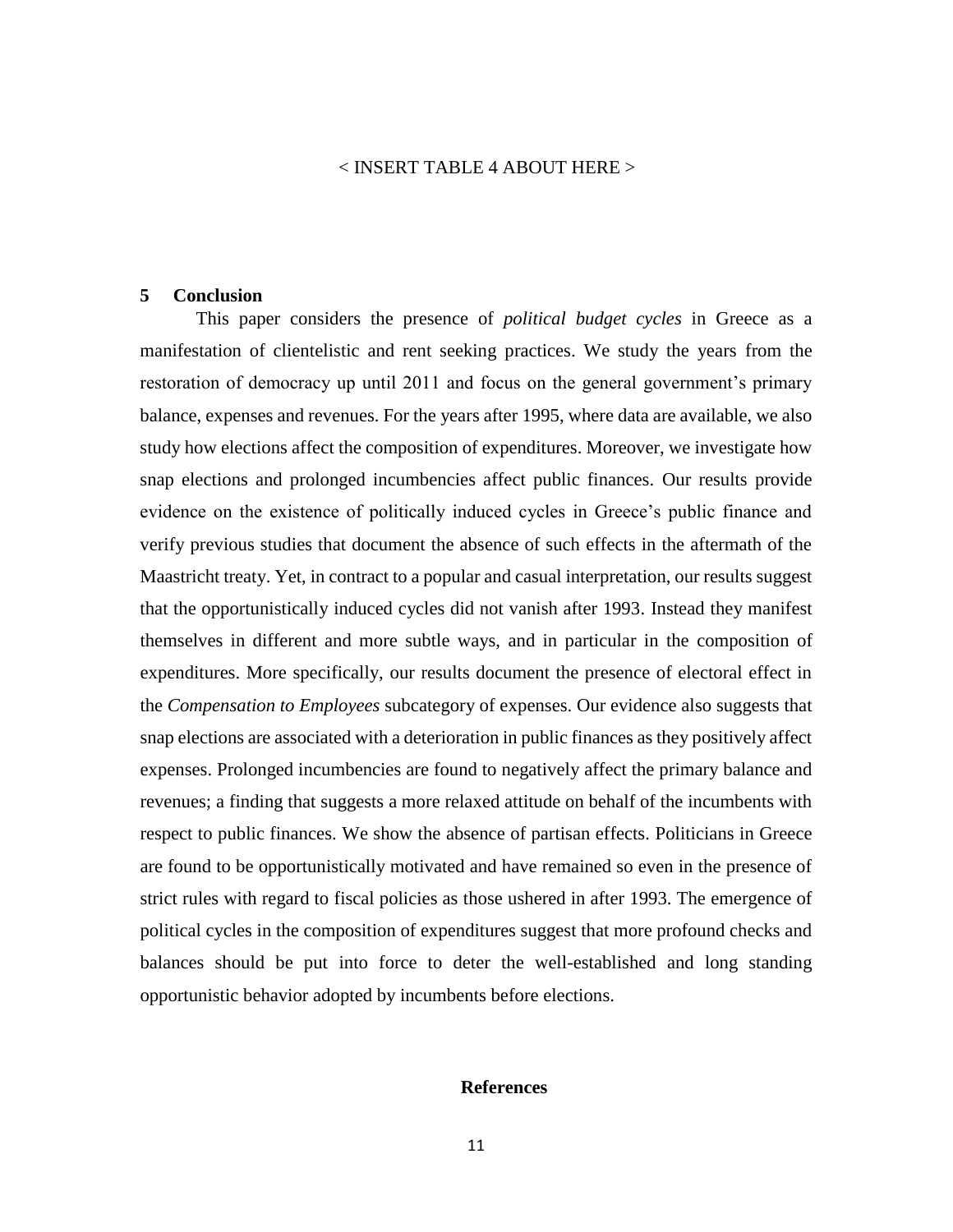- Abbas, S.M.A., Belhocine, N., ElGanainy, A.A., Horton, M.A., 2010. A Historical Public Debt Database. International Monetary Fund.
- Alesina, A., Roubini, N., Cohen, G., 1997. Political Cycles and the Macroeconomy. MIT Press, Cambridge, MA.
- Alogoskoufis, G.S., Lee, D.-H., Philippopoulos, A., 1998. Exchange-Rate Regimes, Political Parties and the Inflation-Unemployment Tradeoff: Evidence from Greece. Open Economies Review 9, 39–51.
- Alogoskoufis, G.S., Philippopoulos, A., 1992. Inflationary expectations, political parties and the exchange rate regime: Greece 1958–1989. European Journal of Political Economy 8, 375–399.
- Alt, J.E., Lassen, D.D., 2006. Transparency, Political Polarization, and Political Budget Cycles in OECD Countries. American Journal of Political Science 50, 530–550.
- Alt, J.E., Lassen, D.D., 2005. The Political Budget Cycle is Where You Can't See It: Transparency and Fiscal Manipulation (EPRU Working Paper Series No. 05-03). Economic Policy Research Unit (EPRU), University of Copenhagen. Department of Economics.
- Ames, B., 1987. Political Survival: Politicians and Public Policy in Latin America. University of California Press, Berkeley, CA.
- Andrikopoulos, A.A., Prodromidis, K.P., Serletis, A., 1998. Electoral and Partisan Cycle Regularities: A Cointegration Test. Journal of Policy Modeling 20, 119–140.
- Block, S.A., 2002. Political business cycles, democratization, and economic reform: the case of Africa. Journal of Development Economics 67, 205–228.
- Bratsiotis, G.J., 2000. Political parties and inflation in Greece: the metamorphosis of the Socialist Party on the way to EMU. Applied Economics Letters 7, 451–454.
- Brender, A., Drazen, A., 2008. How Do Budget Deficits and Economic Growth Affect Reelection Prospects? Evidence from a Large Panel of Countries. American Economic Review 98, 2203–2220.
- Brender, A., Drazen, A., 2005. Political budget cycles in new versus established democracies. Journal of Monetary Economics 52, 1271–1295.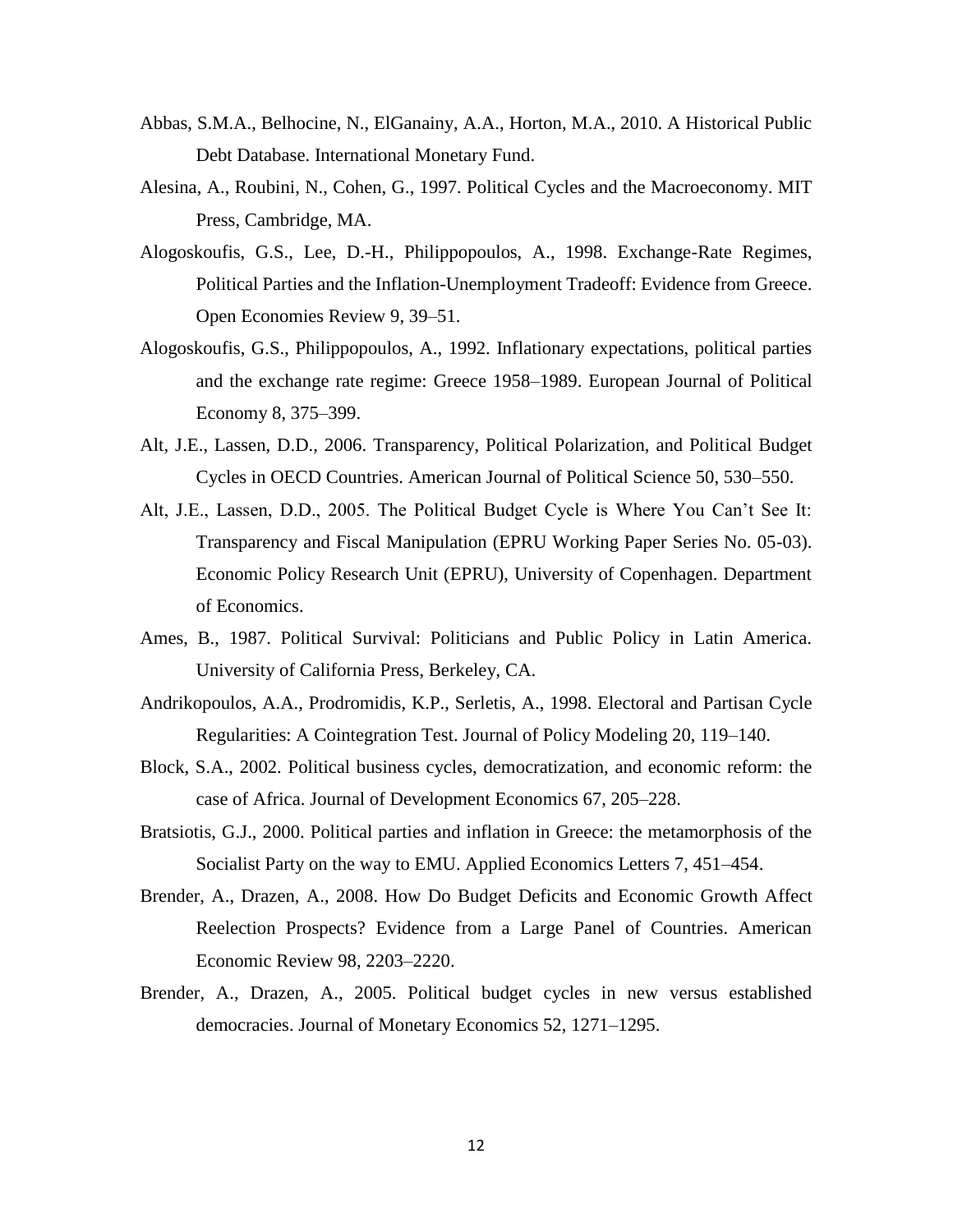- Chortareas, G., 1999. Political business cycles: Theory, evidence, and extensions. in J. M. Mbaku and M. S. Kimenyi (eds.), Institutions and Collective Choice in Developing Countries: Applications of the Theory of Public Choice, Ashgate, 113-144.
- Chortareas, G., Logothetis, V., Papandreou, A.A., 2016a. Political budget cycles and reelection prospects in Greece's municipalities. European Journal of Political Economy 43, 1–13. doi:10.1016/j.ejpoleco.2016.02.001
- Chortareas, G., Logothetis, V., Papandreou, A.A., 2016b. Employment Cycles in Greece's Local Governments. Journal of Economic Policy Reform.
- Drazen, A., 2000. Political economy in macroeconomics. Princeton University Press, Princeton, N.J.
- Drazen, A., Eslava, M., 2010. Electoral manipulation via voter-friendly spending: Theory and evidence. Journal of Development Economics 92, 39–52.
- Dubois, E., 2016. Political business cycles 40 years after Nordhaus. Public Choice 166, 235–259.
- Franzese, R.J., Jusko, K.L., 2006. Political-Economic Cycles, in: Weingast, B.R., Wittman, D.A. (Eds.), The Oxford Handbook of Political Economy. Oxford University Press, New York, pp. 545–564.
- Frey, B.S., Schneider, F., 1978a. A Politico-Economic Model of the United Kingdom. Economic Journal 88, 243–53.
- Frey, B.S., Schneider, F., 1978b. An Empirical Study of Politico-Economic Interaction in the United States. The Review of Economics and Statistics 60, 174–83.
- Gonzalez, M. de los A., 2002. Do Changes in Democracy Affect the Political Budget Cycle? Evidence from Mexico. Review of Development Economics 6, 204–24.
- Haan, J. de, Klomp, J., 2013. Conditional political budget cycles: a review of recent evidence. Public Choice 157, 387–410.
- Katsimi, M., Sarantides, V., 2012. Do elections affect the composition of fiscal policy in developed, established democracies? Public Choice 151, 325–362.
- Klomp, J., De Haan, J., 2013. Do political budget cycles really exist? Applied Economics 45, 329–341.
- Krueger, A.O., Turan, I., 1993. The politics and economics of Turkish policy reform in the 1980's, in: Bates, R., Krueger, A.O. (Eds.), Political and Economic Interactions in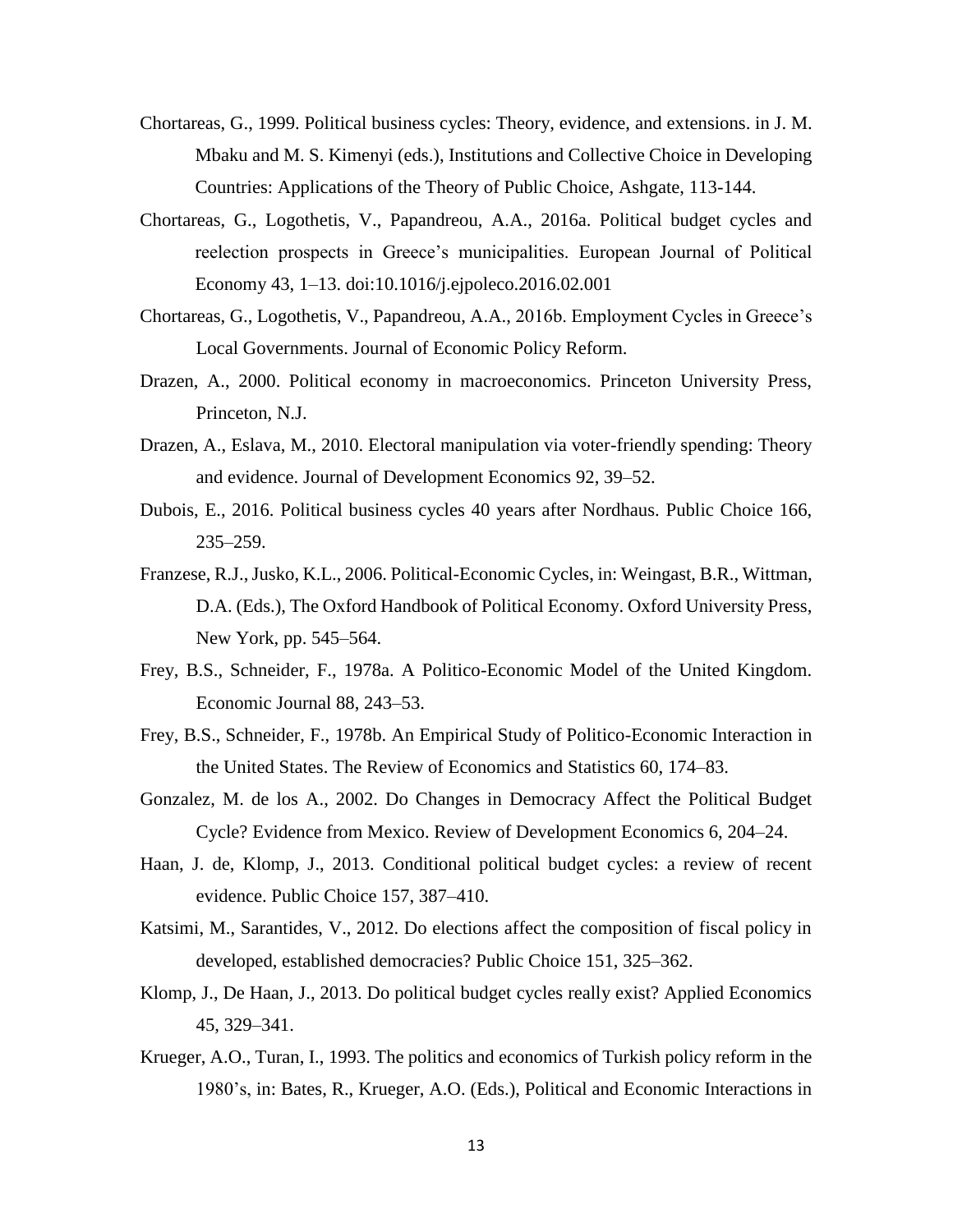Economic Policy Reform: Evidence from Eight Countries. Basil Blackwell, Oxford.

- Laopodis, N., Merika, A.A., Triantafillou, A., 2016. Unraveling the political budget cycle nexus in Greece. Research in International Business and Finance 36, 13–27.
- Lewis-Beck, M.S., 1988. Economics and Elections: The Major Western Democracies. Ann Arbor: University of Michigan Press.
- Lockwood, B., Philippopoulos, A., Tzavalis, E., 2001. Fiscal policy and politics: theory and evidence from Greece 1960–1997. Economic Modelling 18, 253–268.
- Nordhaus, W.D., 1975. The Political Business Cycle. Review of Economic Studies 42, 169–90.
- Paldam, M., 1979. Is There an Electional Cycle? A Comparative Study of National Accounts. The Scandinavian Journal of Economics 81, 323–342.
- Persson, T., Tabellini, G.E., 2003. The Economic Effects of Constitutions, Munich lectures in economics. MIT Press, Cambridge, Mass.
- Rogoff, K., Sibert, A., 1988. Elections and Macroeconomic Policy Cycles. The Review of Economic Studies 55, 1–16.
- Rose, S., 2006. Do fiscal rules dampen the political business cycle? Public Choice 128, 407–431.
- Sakurai, S., Menezes-Filho, N., 2011. Opportunistic and partisan election cycles in Brazil: new evidence at the municipal level. Public Choice 148, 233–247.
- Schuknecht, L., 1996. Political Business Cycles and Fiscal Policies in Developing Countries. Kyklos 49, 155–170.
- Shi, M., Svensson, J., 2006. Political budget cycles: Do they differ across countries and why? Journal of Public Economics 90, 1367–1389.
- Siokis, F., Kapopoulos, P., 2007. Parties, Elections and Stock Market Volatility: Evidence From a Small Open Economy. Economics & Politics 19, 123–134.
- Sjahrir, B.S., Kis-Katos, K., Schulze, G.G., 2013. Political budget cycles in Indonesia at the district level. Economics Letters 120, 342–345.
- Skouras, S., Christodoulakis, N., 2014. Electoral misgovernance cycles: evidence from wildfires and tax evasion in Greece. Public Choice 159, 533–559.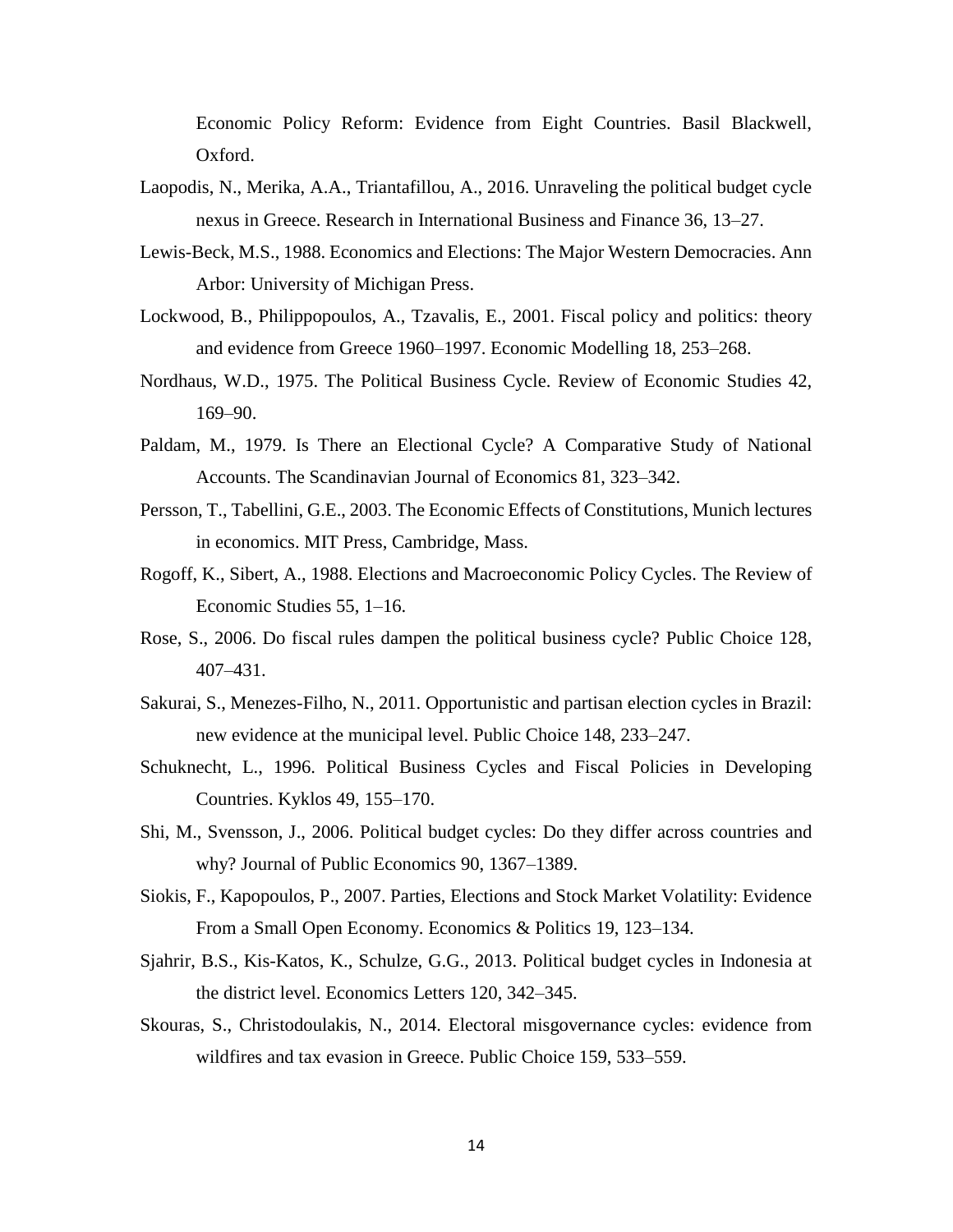- Streb, J.M., Lema, D., Torrens, G., 2009. Checks and Balances on Political Budget Cycles: Cross-Country Evidence. Kyklos 62, 426–447.
- Tufte, E.R., 1978. Political Control of the Economy. Princeton University Press, Princeton, New Jersey.
- Veiga, L., Veiga, F., 2007. Political business cycles at the municipal level. Public Choice 131, 45–64.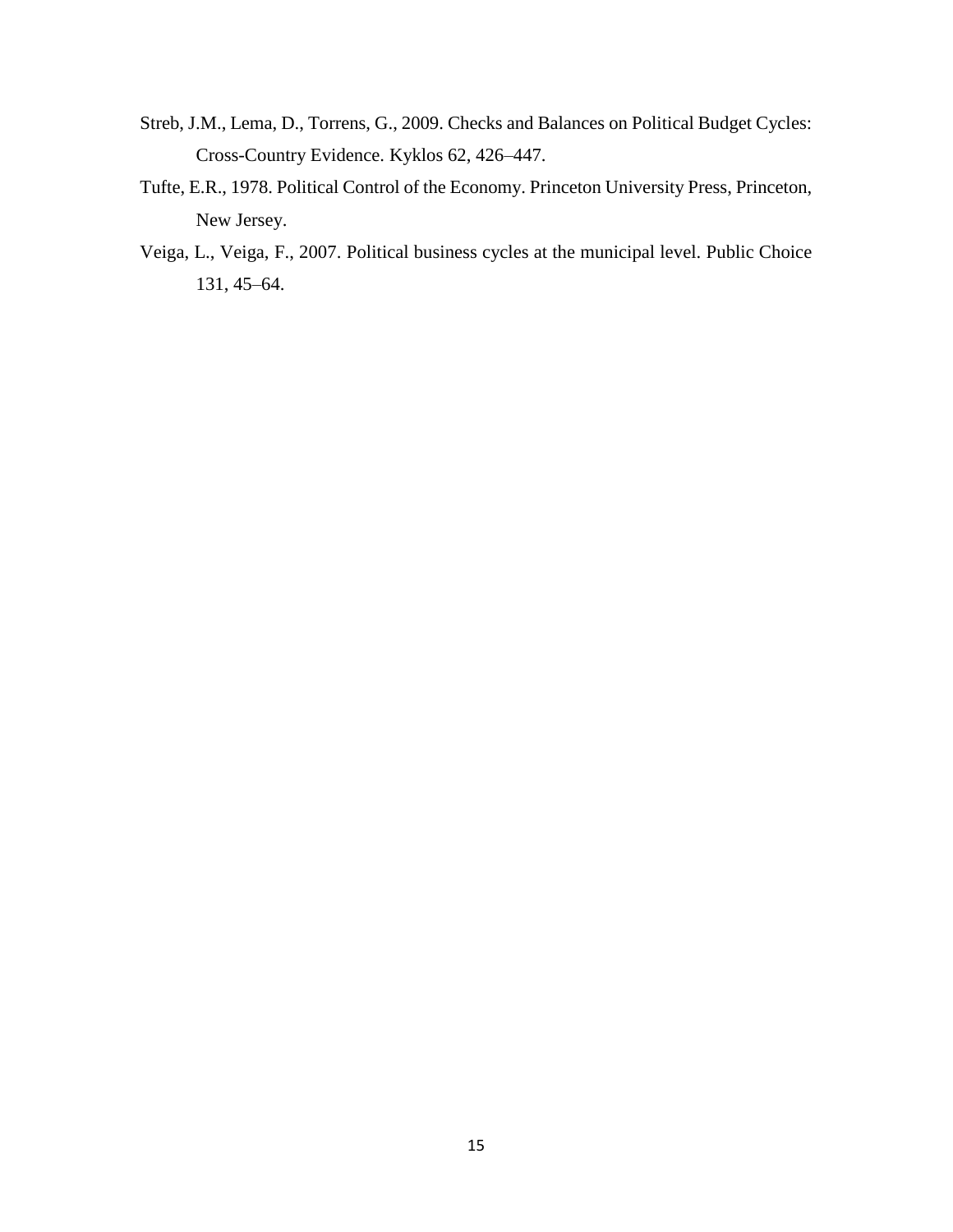|                                  | (1)                                        | (2)        | (3)         | (4)                                                        | (5)       | (6)             |
|----------------------------------|--------------------------------------------|------------|-------------|------------------------------------------------------------|-----------|-----------------|
| <b>VARIABLES</b>                 | $\Delta$ Primary Balance $\Delta$ Revenues |            |             | $\Delta$ Expend $\Delta$ Primary Balance $\Delta$ Revenues |           | $\Delta$ Expend |
|                                  |                                            |            |             |                                                            |           |                 |
| <b>Lagged Dependent Variable</b> | $-0.356**$                                 | $-0.0915$  | $-0.404***$ | $-0.346**$                                                 | $-0.0846$ | $-0.407***$     |
|                                  | (0.159)                                    | (0.124)    | (0.134)     | (0.161)                                                    | (0.124)   | (0.130)         |
| Elections                        | $-2.153**$                                 | $-0.405$   | 1.742***    | $-2.098**$                                                 | $-0.397$  | 1.746**         |
|                                  | (0.786)                                    | (0.545)    | (0.618)     | (0.781)                                                    | (0.558)   | (0.625)         |
| ∆Real GDP growth rate            | 0.167                                      | 0.0201     | $-0.137$    | 0.176                                                      | 0.0207    | $-0.136$        |
|                                  | (0.308)                                    | (0.160)    | (0.191)     | (0.313)                                                    | (0.165)   | (0.192)         |
| <b>Aunemployment</b>             | $0.880**$                                  | 0.278      | $-0.353$    | $0.660**$                                                  | 0.251     | $-0.366$        |
|                                  | (0.417)                                    | (0.203)    | (0.240)     | (0.291)                                                    | (0.179)   | (0.278)         |
| %Pop>65                          | $-1.250**$                                 | $-0.590**$ | $0.449*$    | $-2.345***$                                                | $-0.719$  | 0.383           |
|                                  | (0.514)                                    | (0.262)    | (0.259)     | (0.797)                                                    | (0.522)   | (0.511)         |
| %Pop <sub>14</sub>               | $-0.957**$                                 | $-0.368**$ | $0.639***$  | $-0.342$                                                   | $-0.292$  | $0.677**$       |
|                                  | (0.404)                                    | (0.174)    | (0.201)     | (0.421)                                                    | (0.275)   | (0.320)         |
| Partisan                         | 0.150                                      | 0.0840     | 0.434       | $-0.0693$                                                  | 0.0555    | 0.422           |
|                                  | (0.523)                                    | (0.264)    | (0.328)     | (0.487)                                                    | (0.232)   | (0.361)         |
| Linear Time Trend                |                                            |            |             | $0.466*$                                                   | 0.0563    | 0.0282          |
|                                  |                                            |            |             | (0.250)                                                    | (0.173)   | (0.180)         |
| Constant                         | 36.71**                                    | 16.33**    | $-17.49**$  | $-886.6*$                                                  | $-95.30$  | $-73.32$        |
|                                  | (14.97)                                    | (6.939)    | (7.252)     | (493.0)                                                    | (342.3)   | (356.3)         |
| Observations                     | 31                                         | 31         | 31          | 31                                                         | 31        | 31              |
| $R^2$                            | 0.41                                       | 0.16       | 0.60        | 0.46                                                       | 0.17      | 0.60            |
| ${\bf F}$                        | 3.636                                      | 1.395      | 12.77       | 4.939                                                      | 1.518     | 11.08           |

**Tables** 

## **Table 1: Baseline Evidence (1974-2011)**

Notes: The elections dummy takes the value of one during election years and zero otherwise. Estimates are based on OLS regressions and Newey-West standard errors. \*\*\*,\*\*,\* denote significance at the 1,5, and 10-percent level respectively.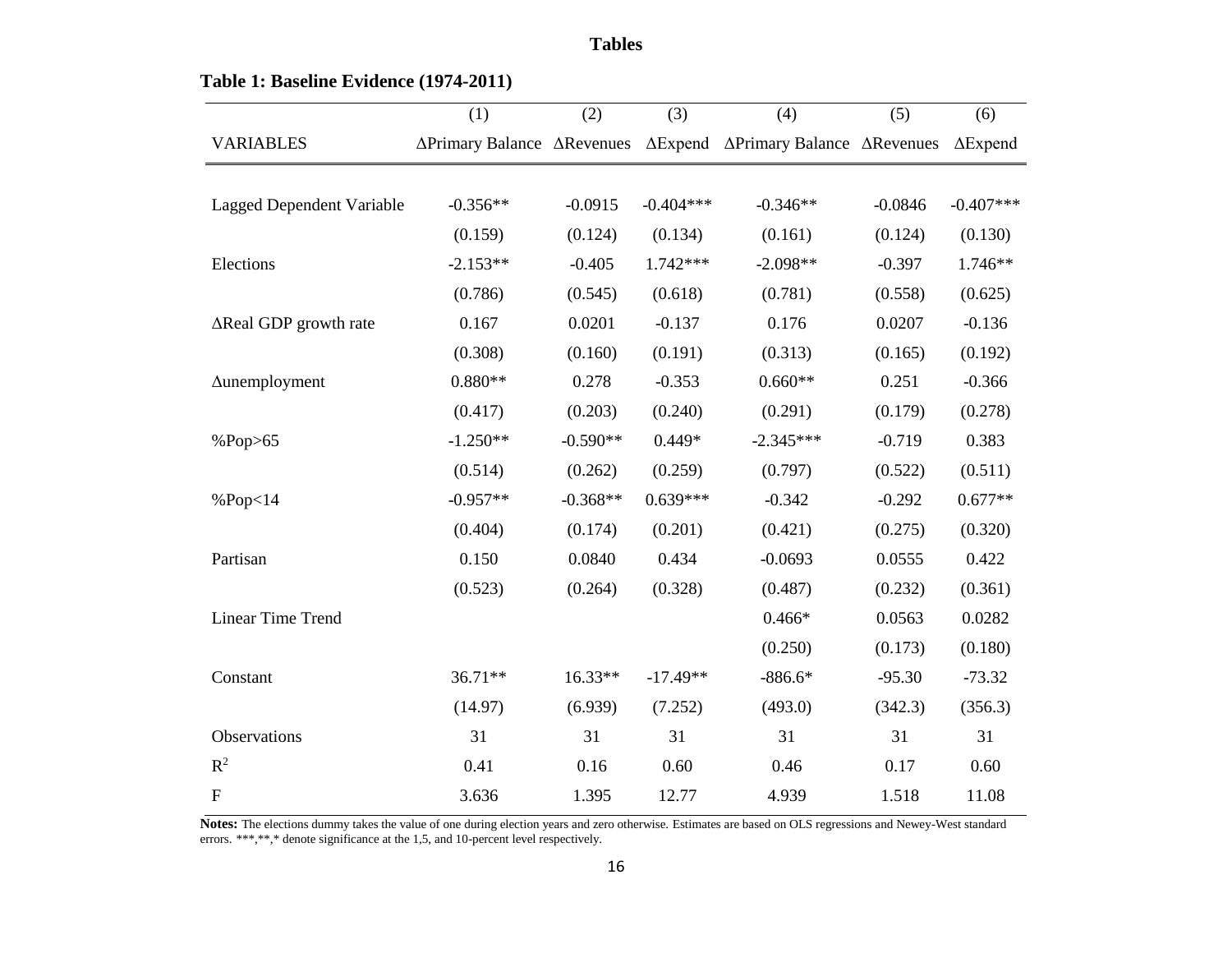|                                  |                            | 1986-2011  |                 |                            | 1994-2011 |                 |  |  |  |
|----------------------------------|----------------------------|------------|-----------------|----------------------------|-----------|-----------------|--|--|--|
|                                  | (1)                        | (2)        | (3)             | (4)                        | (5)       | (6)             |  |  |  |
| <b>VARIABLES</b>                 | ∆Primary Balance ∆Revenues |            | $\Delta$ Expend | ΔPrimary Balance ΔRevenues |           | $\Delta$ Expend |  |  |  |
| <b>Lagged Dependent Variable</b> | $-0.375**$                 | $-0.0306$  | $-0.532***$     | $-0.390$                   | $-0.0510$ | $-0.636***$     |  |  |  |
|                                  | (0.163)                    | (0.114)    | (0.0762)        | (0.235)                    | (0.335)   | (0.0988)        |  |  |  |
| Elections                        | $-1.879*$                  | $-0.201$   | $1.660**$       | $-1.296$                   | 0.101     | 1.508           |  |  |  |
|                                  | (0.973)                    | (0.618)    | (0.645)         | (1.242)                    | (0.665)   | (0.984)         |  |  |  |
| ∆Real GDP growth rate            | 0.236                      | $-0.00771$ | $-0.227$        | $0.886**$                  | $0.520*$  | $-0.334$        |  |  |  |
|                                  | (0.357)                    | (0.187)    | (0.169)         | (0.360)                    | (0.245)   | (0.267)         |  |  |  |
| <b>Aunemployment</b>             | 1.090***                   | 0.106      | $-0.986***$     | $1.551**$                  | 0.759     | $-1.162*$       |  |  |  |
|                                  | (0.304)                    | (0.224)    | (0.284)         | (0.610)                    | (0.533)   | (0.594)         |  |  |  |
| %Pop>65                          | 0.0114                     | $-1.424$   | $-3.217**$      | 2.902                      | $-1.589$  | $-6.452**$      |  |  |  |
|                                  | (1.843)                    | (0.983)    | (1.265)         | (3.846)                    | (2.190)   | (2.284)         |  |  |  |
| % $Pop<14$                       | $-0.234$                   | $-0.387$   | 0.381           | 2.271                      | $-1.052$  | $-1.596$        |  |  |  |
|                                  | (0.590)                    | (0.292)    | (0.319)         | (1.960)                    | (1.815)   | (1.440)         |  |  |  |
| Linear Time Trend                | $-0.190$                   | 0.241      | 0.991**         | $-0.555$                   | 0.137     | $1.552**$       |  |  |  |
|                                  | (0.469)                    | (0.239)    | (0.374)         | (0.837)                    | (0.274)   | (0.592)         |  |  |  |
| Partisan                         | 0.303                      | 0.0562     | 0.122           | 0.631                      | 0.967     | 0.270           |  |  |  |
|                                  | (0.539)                    | (0.287)    | (0.369)         | (1.426)                    | (1.059)   | (0.889)         |  |  |  |
| Constant                         | 384.2                      | $-450.7$   | $-1,933**$      | 1,026                      | $-230.4$  | $-2,970**$      |  |  |  |
|                                  | (908.7)                    | (461.8)    | (728.9)         | (1, 594)                   | (512.4)   | (1, 151)        |  |  |  |
| Observations                     | 26                         | 26         | 26              | 18                         | 18        | 18              |  |  |  |
| $\mathbb{R}^2$                   | 0.40                       | 0.16       | 0.68            | 0.66                       | 0.42      | 0.74            |  |  |  |
| $\boldsymbol{\mathrm{F}}$        | 3.908                      | 1.159      | 16.37           | 6.585                      | 3.466     | 15.48           |  |  |  |

# **Table 2: Restricted Sample**

**Notes:** See Table 1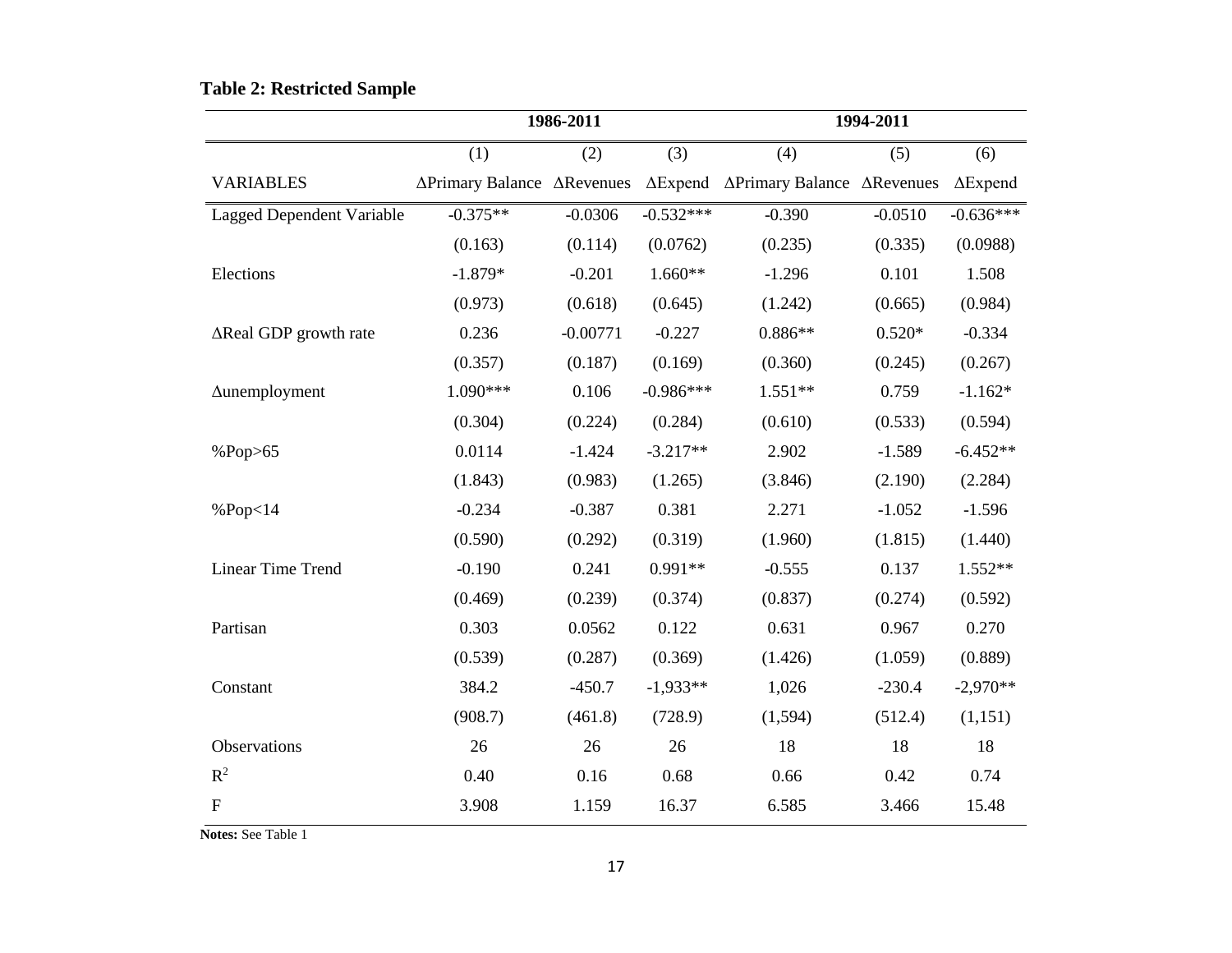|                                  | (1)                                                     | (2)        | (3)       | (4)       | (5)             |
|----------------------------------|---------------------------------------------------------|------------|-----------|-----------|-----------------|
| <b>VARIABLES</b>                 | ΔCompens Employees ΔGoodsnServices ΔInterExp ΔSubsidies |            |           |           | $\Delta$ SocBen |
| <b>Lagged Dependent Variable</b> | $-0.273$                                                | $-0.385$   | $-0.104$  | $-0.585$  | $-0.768**$      |
|                                  | (0.153)                                                 | (0.244)    | (0.143)   | (0.374)   | (0.299)         |
| Elections                        | $0.566**$                                               | 0.498      | $-0.0673$ | 0.000943  | 0.179           |
|                                  | (0.210)                                                 | (0.418)    | (0.276)   | (0.0544)  | (0.465)         |
| ∆Real GDP growth rate            | $-0.227***$                                             | 0.0631     | 0.0584    | 0.00398   | $-0.00305$      |
|                                  | (0.0549)                                                | (0.0615)   | (0.0843)  | (0.0127)  | (0.135)         |
| <b>Aunemployment</b>             | $-0.253**$                                              | 0.0531     | 0.429     | 0.0649    | 0.0732          |
|                                  | (0.0984)                                                | (0.124)    | (0.273)   | (0.0373)  | (0.168)         |
| %Pop>65                          | $-0.125$                                                | $-0.702$   | $-0.942$  | 0.0656    | $-3.524***$     |
|                                  | (0.218)                                                 | (0.756)    | (0.661)   | (0.176)   | (0.761)         |
| %Pop <sub>14</sub>               | 1.097**                                                 | $-1.871**$ | $-2.327$  | $-0.244$  | $-2.432***$     |
|                                  | (0.416)                                                 | (0.633)    | (1.299)   | (0.139)   | (0.623)         |
| Partisan                         | $-0.192$                                                | 0.257      | 0.343     | $-0.0340$ | 0.369           |
|                                  | (0.124)                                                 | (0.225)    | (0.332)   | (0.0459)  | (0.206)         |
| Linear Time Trend                | 0.130                                                   | $-0.0717$  | 0.0705    | $-0.0227$ | $0.696**$       |
|                                  | (0.0784)                                                | (0.149)    | (0.140)   | (0.0436)  | (0.200)         |
| Constant                         | $-275.4$                                                | 184.2      | $-89.83$  | 47.97     | $-1,294**$      |
|                                  | (159.5)                                                 | (283.6)    | (286.0)   | (84.06)   | (387.0)         |
| Observations                     | 15                                                      | 15         | 15        | 15        | 15              |
| $R^2$                            | 0.84                                                    | 0.73       | 0.89      | 0.83      | 0.75            |
| $\mathbf{F}$                     | 31.64                                                   | 20.39      | 44.79     | 37.74     | 31.56           |

# **Table 3: Composition of Expenditures (1995-2011)**

**Notes:** See Table 1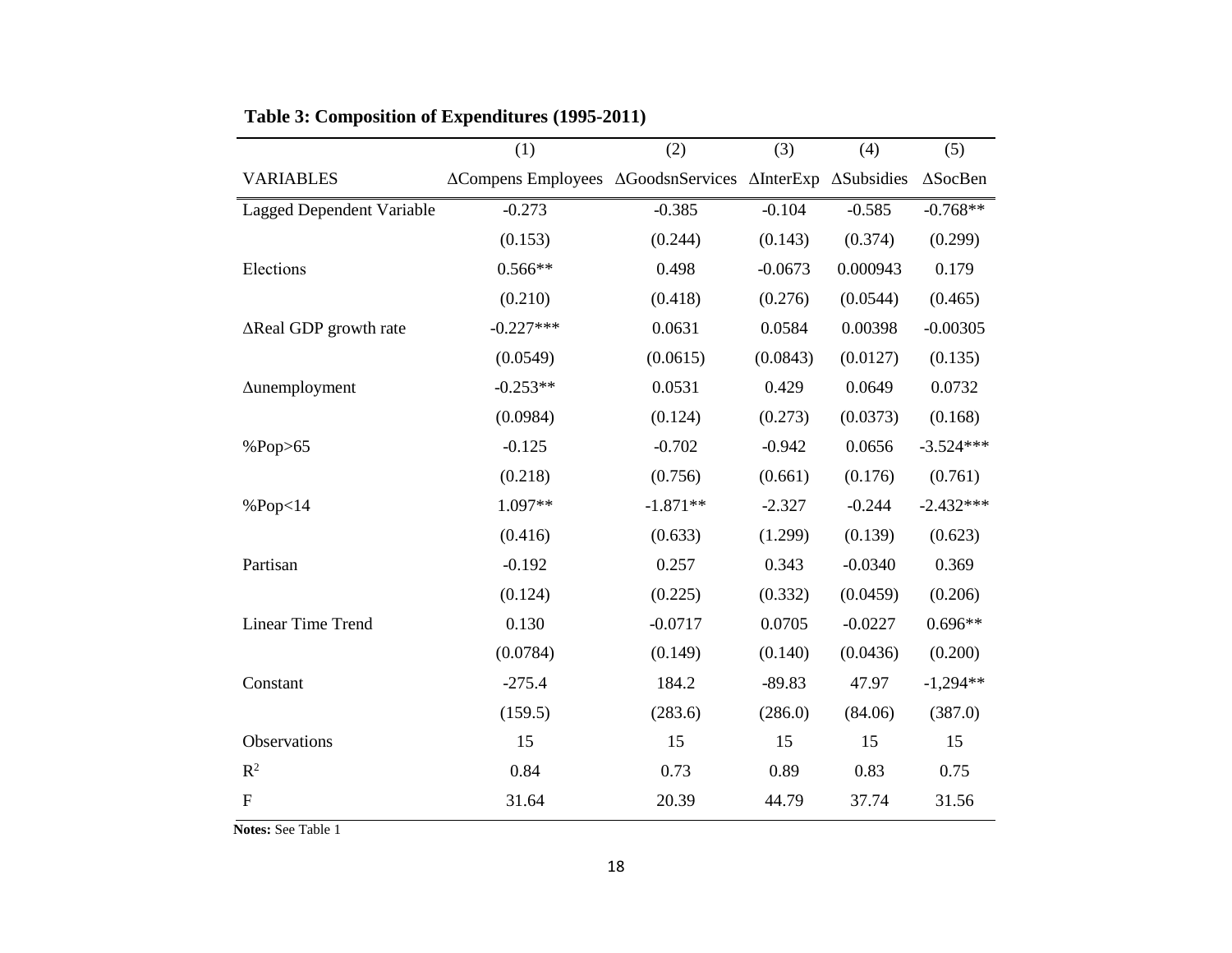|                           | (1)                                        | (2)        | (3)             | (4)                        | (5)       | (6)             | (7)                                        | (8)        | (9)             |
|---------------------------|--------------------------------------------|------------|-----------------|----------------------------|-----------|-----------------|--------------------------------------------|------------|-----------------|
| <b>VARIABLES</b>          | $\Delta$ Primary Balance $\Delta$ Revenues |            | $\Delta$ Expend | ∆Primary Balance ∆Revenues |           | $\Delta$ Expend | $\Delta$ Primary Balance $\Delta$ Revenues |            | $\Delta$ Expend |
|                           |                                            |            |                 |                            |           |                 |                                            |            |                 |
| Lagged Dependent Variable | $-0.330**$                                 | $-0.127$   | $-0.359***$     | $-0.320**$                 | $-0.0862$ | $-0.409***$     | $-0.300$                                   | $-0.0264$  | $-0.382**$      |
|                           | (0.132)                                    | (0.140)    | (0.124)         | (0.135)                    | (0.141)   | (0.123)         | (0.196)                                    | (0.121)    | (0.149)         |
| Year before Elections     | $-1.323*$                                  | $-0.608*$  | 0.843           | $-0.795$                   | $-0.455$  | 0.397           |                                            |            |                 |
|                           | (0.644)                                    | (0.352)    | (0.507)         | (0.664)                    | (0.328)   | (0.474)         |                                            |            |                 |
| Elections                 | $-2.488***$                                | $-0.593$   | 1.948***        |                            |           |                 | $-2.612**$                                 | $-0.669$   | 1.911**         |
|                           | (0.812)                                    | (0.603)    | (0.622)         |                            |           |                 | (0.931)                                    | (0.619)    | (0.730)         |
| ∆Real GDP growth rate     | 0.249                                      | 0.0613     | $-0.195$        | 0.283                      | 0.0735    | $-0.199$        | 0.162                                      | 0.0139     | $-0.139$        |
|                           | (0.282)                                    | (0.151)    | (0.174)         | (0.314)                    | (0.152)   | (0.203)         | (0.284)                                    | (0.142)    | (0.192)         |
| $\Delta$ unemployment     | 0.870*                                     | 0.288      | $-0.350$        | 0.992**                    | 0.308     | $-0.457*$       | 0.515                                      | 0.0730     | $-0.234$        |
|                           | (0.439)                                    | (0.217)    | (0.230)         | (0.465)                    | (0.220)   | (0.248)         | (0.405)                                    | (0.184)    | (0.283)         |
| %Pop>65                   | $-1.205**$                                 | $-0.607**$ | $0.425*$        | $-1.344**$                 | $-0.586*$ | $0.609**$       | $-1.072**$                                 | $-0.480*$  | 0.403           |
|                           | (0.498)                                    | (0.283)    | (0.242)         | (0.566)                    | (0.332)   | (0.277)         | (0.473)                                    | (0.249)    | (0.266)         |
| %Pop <sub>14</sub>        | $-0.945**$                                 | $-0.389*$  | $0.627***$      | $-1.085**$                 | $-0.383$  | $0.801***$      | $-0.896**$                                 | $-0.331*$  | $0.625***$      |
|                           | (0.402)                                    | (0.190)    | (0.192)         | (0.453)                    | (0.226)   | (0.238)         | (0.373)                                    | (0.165)    | (0.206)         |
| Partisan                  | 0.284                                      | 0.166      | 0.327           | 0.250                      | 0.114     | 0.321           | $-0.376$                                   | $-0.223$   | 0.599           |
|                           | (0.497)                                    | (0.261)    | (0.321)         | (0.648)                    | (0.292)   | (0.402)         | (0.609)                                    | (0.320)    | (0.398)         |
| SnapEle                   |                                            |            |                 | $-1.642$                   | $-0.182$  | $1.632*$        |                                            |            |                 |
|                           |                                            |            |                 | (1.037)                    | (0.602)   | (0.886)         |                                            |            |                 |
| YrsinOffice               |                                            |            |                 |                            |           |                 | $-0.308**$                                 | $-0.175**$ | 0.107           |
|                           |                                            |            |                 |                            |           |                 | (0.115)                                    | (0.0703)   | (0.109)         |
| Constant                  | 36.39**                                    | $17.26**$  | $-17.31**$      | 40.31**                    | 16.58*    | $-22.71**$      | 34.25**                                    | $14.70**$  | $-17.03**$      |
|                           | (14.59)                                    | (7.528)    | (6.807)         | (16.47)                    | (9.022)   | (8.375)         | (13.81)                                    | (6.700)    | (7.308)         |
| Observations              | 31                                         | 31         | 31              | 31                         | 31        | 31              | 31                                         | 31         | 31              |
| $\mathbb{R}^2$            | 0.46                                       | 0.20       | 0.63            | 0.34                       | 0.17      | 0.53            | 0.47                                       | 0.23       | 0.61            |
| $\boldsymbol{\mathrm{F}}$ | 3.761                                      | 2.218      | 11.80           | 1.687                      | 1.504     | 6.340           | 4.457                                      | 2.365      | 11.51           |

# **Table 4: Further Evidence (1974-2011)**

**Notes**: See Table 1